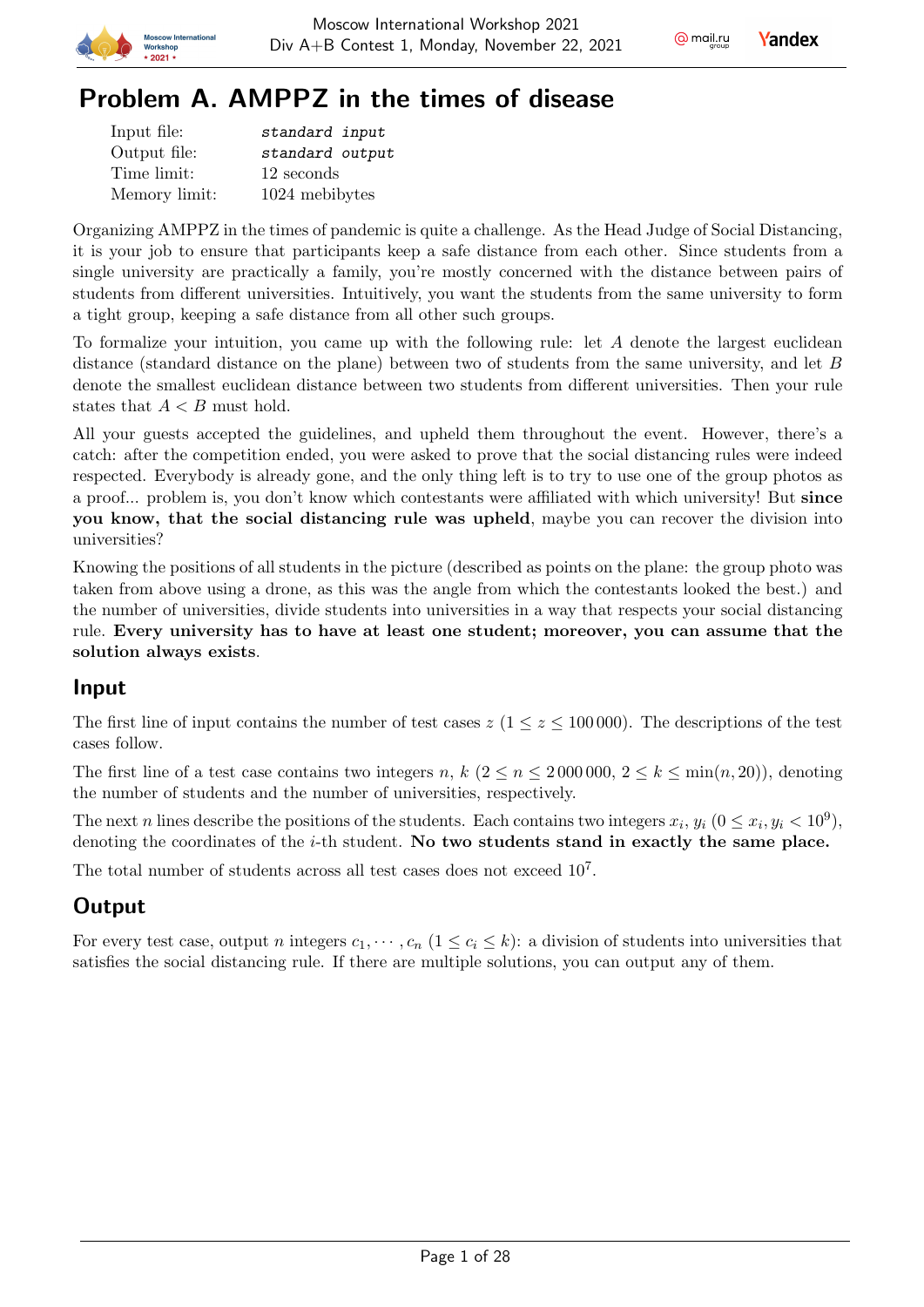

 $Q$  mail.ru

Yandex

# Example

| standard input            | standard output   |
|---------------------------|-------------------|
| $\ensuremath{\mathsf{3}}$ | 1 1 2             |
| 3 <sub>2</sub>            | 4 1 3 2           |
| $0\quad 0$                | $2$ 2 1 1 3 3 2 2 |
| 0 <sub>1</sub>            |                   |
| 0 <sup>3</sup>            |                   |
| 4 4                       |                   |
| 0 <sub>0</sub>            |                   |
| 0 <sub>1</sub>            |                   |
| 10                        |                   |
| $1\quad1$                 |                   |
| 8 3                       |                   |
| 3 <sub>1</sub>            |                   |
| 4 1                       |                   |
| 16                        |                   |
| 26                        |                   |
| 6 5                       |                   |
| 6 7                       |                   |
| 3 <sub>2</sub>            |                   |
| 4 2                       |                   |

# **Note**

Blank lines in the example input were added for readability. They are not present in the real input files. Below we show the sample test cases together with possible correct answers.

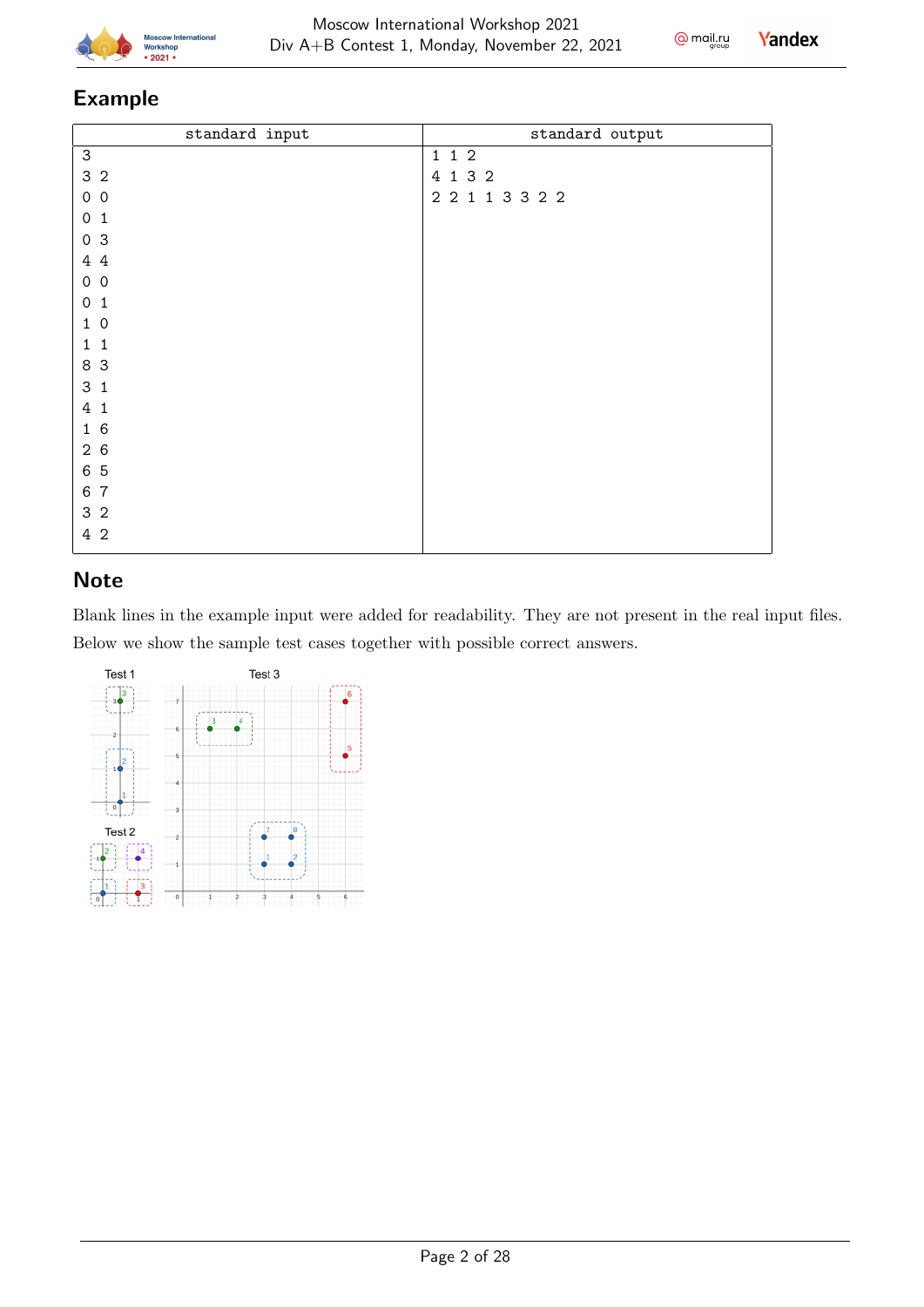

# Problem B. Babushka and her pierogi

| Input file:   | standard input  |
|---------------|-----------------|
| Output file:  | standard output |
| Time limit:   | 6 seconds       |
| Memory limit: | 1024 mebibytes  |

Babushka Bajtmila is throwing a party! And the main dish served will be her famous *pierogi*.

There will be *n* plates available during the party, and Babushka plans to put exactly  $p_i$  pierogi on the *i*-th plate (all the values  $p_i$  are distinct). Though the task seemed too heavy for an old lady, Bajtmiia has stood up to the challenge and almost instantly prepared all of the pierogi needed, divided among  $n$ plates with  $(p_1, \ldots, p_n)$  pierogi. Next, Bajtmila has distributed the plates among the plates. However, she soon realized that while she got the numbers right, she messed up the order of the plates.

Bajtmila is quite tired and is only willing to perform one type of operation: she can choose two plates numbered  $i$  and  $j$ , and swap the amounts of pierogi on each plate. In other words, if there are  $x$  pierogi at the plate i, and y pierogi at the plate j, then after this operation there will be y pierogi at the plate i, and x pierogi at plate j. Such an operation takes exactly  $|x - y| + C$  seconds to perform – C seconds for finding a proper spoon, and 1 second for each of pierogi moved.

The party is about to start very soon! Now, Bajtmila won't allow you to touch anything in the kitchen, but she has put her trust in your algorithmic skills. She asked you to find a sequence of operations restoring the desired order of numbers, and must do it in the shortest time possible. Can you help Bajtmiła?

#### Input

The first line of input contains the number of test cases  $z$  ( $1 \leq z \leq 1000$ ). The descriptions of the test cases follow.

The first line of each test case consists of two numbers *n* and  $C$  ( $1 \le n \le 200000, 1 \le C \le 10^9$ ) with their meaning described in the statement above.

Next *n* lines describe consecutive plates. The *i*-th line contains two numbers  $a_i$  and  $p_i$   $(1 \le a_i, p_i \le 10^9)$ indicating the current and the desired amount of pierogi on  $i$ -th plate respectively.

In each test case, numbers  $a_i$  are distinct. Furthermore, the sets  $\{a_1, a_2, ..., a_n\}$  and  $\{p_1, p_2, ..., p_n\}$  are the same.

The sum over values  $n$  in all test cases does not exceed  $1\,000\,000$ .

# Output

For each test case, your output must match the following description:

In the first line, print two integers  $S$  and  $K$  – the total time and the number of operations in your solution respectively.

Next K lines of your output should describe your solution. In the k-th line print two numbers  $x_k$  and  $y_k$ , indicating that the k-th operation in your solution swaps the amounts of pierogi at  $x_k$ -th and  $y_k$ -th plate.

After all operations from your solution, the *i*-th plate must contain exactly  $p_i$  pierogi.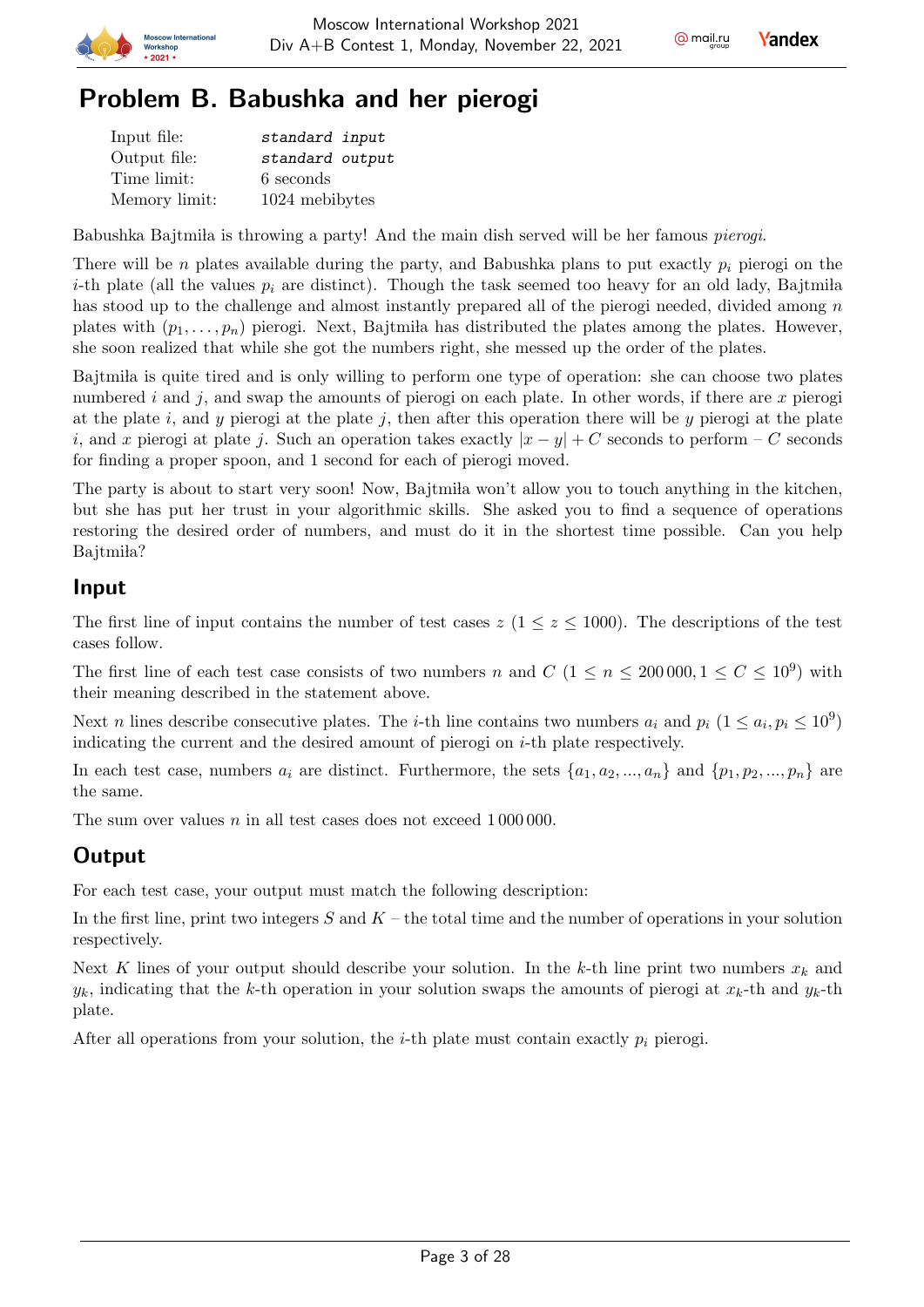



#### Examples

| standard input | standard output |
|----------------|-----------------|
|                | 6 2             |
| 4 2            | 2 <sub>1</sub>  |
| 2 4            | 4               |
| 3 <sub>2</sub> |                 |
| $1\quad1$      |                 |
| 4 3            |                 |

# **Note**

A sequence  $(2, 3, 1, 4)$  should become the sequence  $(4, 2, 1, 3)$ . We first perform the operation on the first two plates, obtaining the sequence  $(3, 2, 1, 4)$  at the cost  $|3 - 2| + 2 = 3$ . The second and final operation swaps the pierogis from the first and fourth plate, achieving the desired sequence  $(4, 2, 1, 3)$ . The cost of this operation is  $|3 - 4| + 2 = 3$ , and the total cost is 6, which is the minimal possible.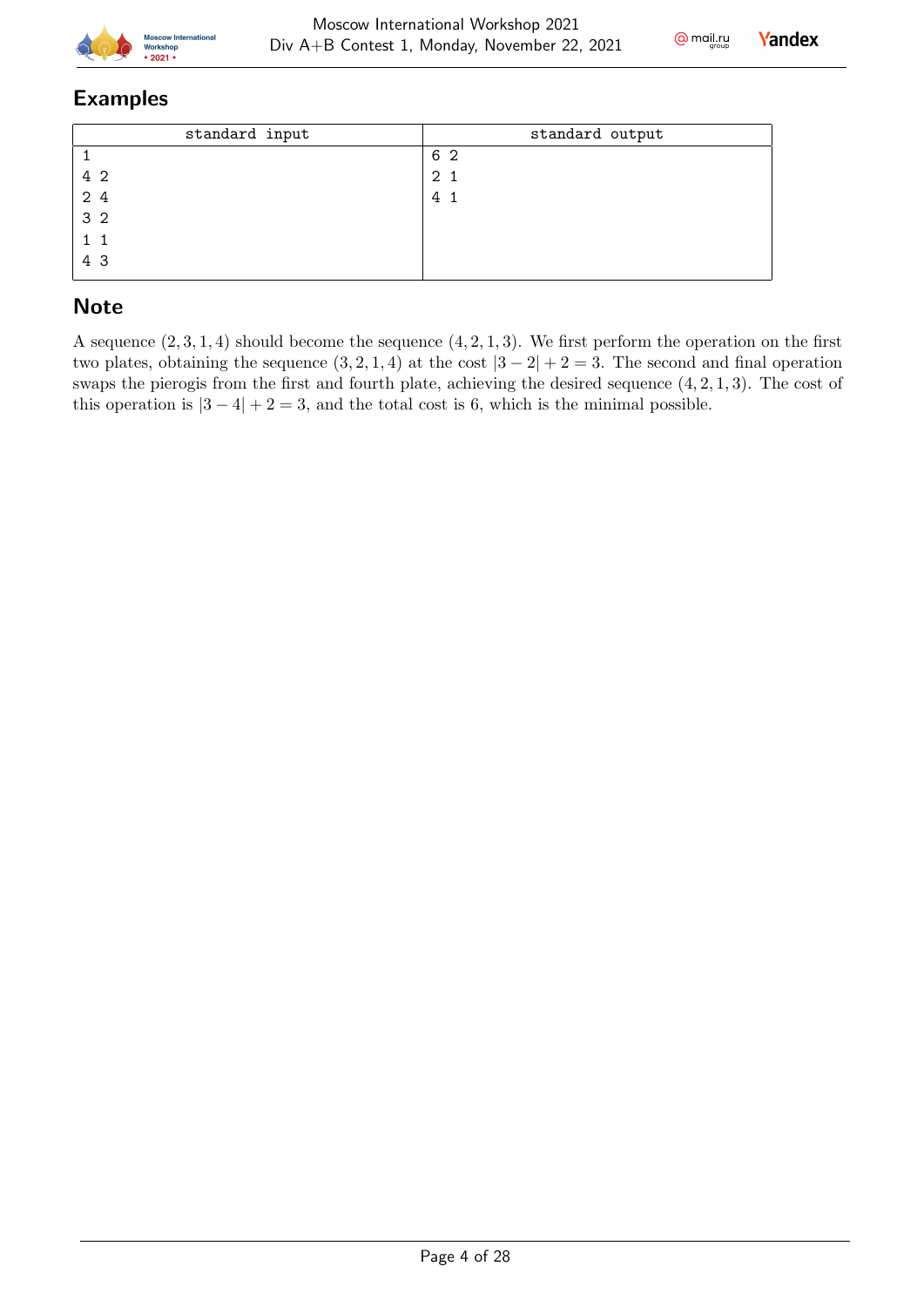

# Problem C. Cake

| Input file:   | standard input  |
|---------------|-----------------|
| Output file:  | standard output |
| Time limit:   | 10 seconds      |
| Memory limit: | 1024 mebibytes  |

Once upon a time Babushka Bajtmila (known for the exception pierogi from problem B) baked a cake. She cut it into 2n rectangular pieces (two rows containing  $n$  pieces each) and put colour icing on the top of each piece. She looked at her masterpiece and was taken aback: the colour scheme looked absolutely awful.

Bajtmila decided that she needs to change the colour configuration to something better. Unfortunately, changing the locations of the pieces one by one is out of question: any attempt to take out a single piece out of the cake would inevitably make its sides chipped. Babushka Bajtmila would never serve her guests a cake which appears raggedly cut!

Fortunately, Bajtmila possesses a rectangular spatula which can fit exactly four pieces (in two rows containing two pieces each). She can therefore carefully take four such pieces out, rotate the spatula and insert them back from the opposite side. We can formally describe this operation as taking a 2 x 2 square and rotating it by 180 degrees.

Remembering your quick and efficient help in problem B, Babushka knew exactly what to do: she asked you to determine the minimum possible number of operations that would turn her initial frosting configuration into something nice. Of course, you did what any decent person would do in your place: you said you won't be able to help because the problem is not well-defined. Bajtmi la expected that: she went to the whiteboard and draw one specific nice configuration and asked you to find the minimal number of operations to change her initial frosting configuration into this specific one.

It might have also happened that the granny (tired from moving all the pierogi in problem B) was mistaken and it is actually impossible to obtain the desired configuration. In such case you also need to notify her as soon as possible!

#### Input

The first line of input contains the number of test cases  $z$  ( $1 \le z \le 10000$ ). The descriptions of the test cases follow.

The first line of a test case contains an integer  $n (2 \le n \le 500000)$ . The following two lines of input describe two rows of the initial frosting configuration. Each of them contains  $n$  integers from the range  $[1, 10^9]$  separated by single spaces — identifiers of frosting colours on the subsequent pieces of the cake. Note that a colour may appear more than once.

The next two lines describe the final configuration in the same format.

The total sum of  $n$  over all the test cases does not exceed  $2000000$ .

# **Output**

For each test case output a single integer — the minimum possible number of operations needed to achieve the final configuration. If it is not possible to achieve the desired outcome, print −1.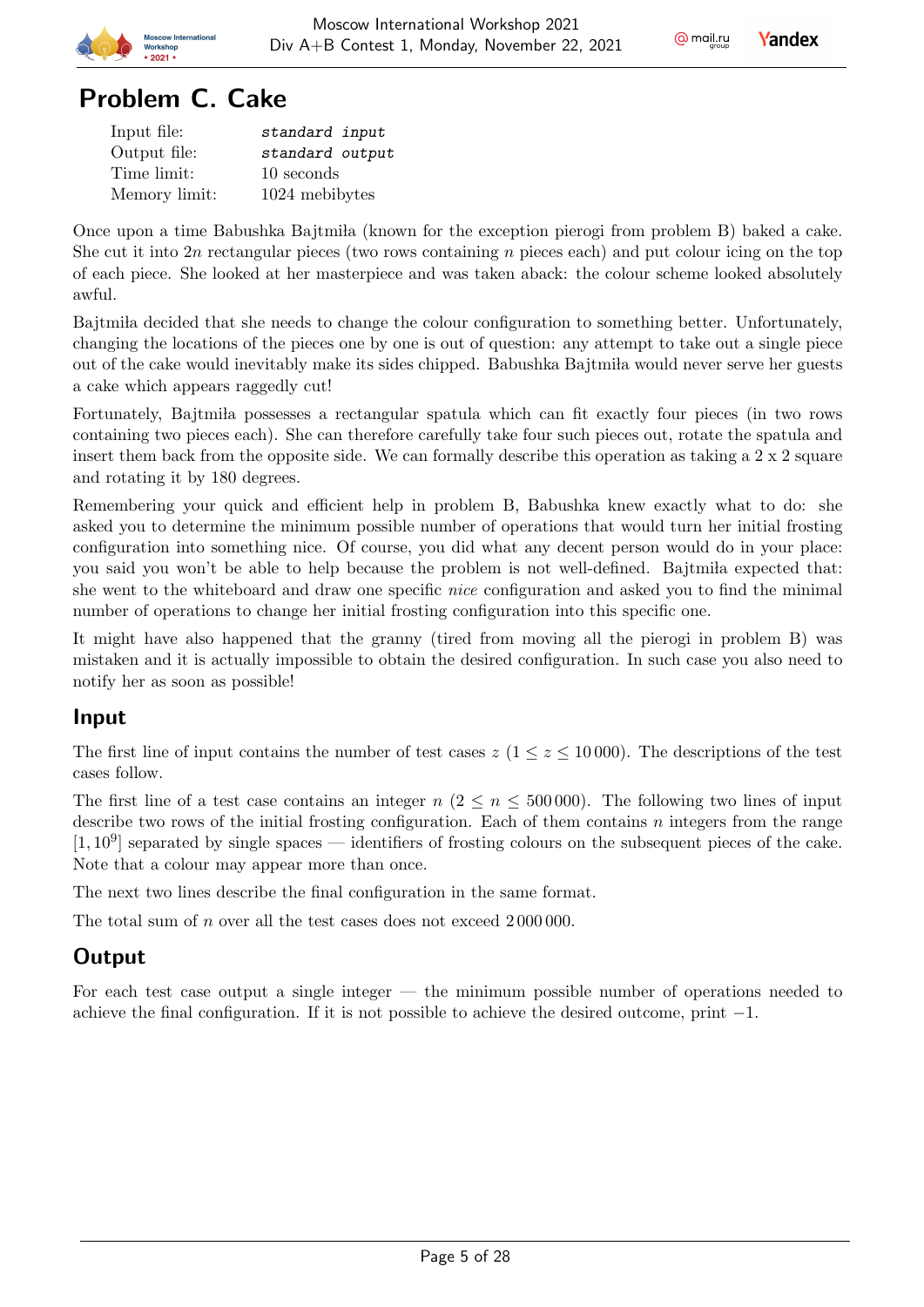



#### Example

| standard input | standard output |
|----------------|-----------------|
| $\overline{2}$ | 3               |
| 4              | $-1$            |
| 1 2 3 2        |                 |
| 4 3 1 3        |                 |
| 3 2 1 1        |                 |
| 2 3 4 3        |                 |
| 2              |                 |
| 1 <sub>2</sub> |                 |
| 3 4            |                 |
| 3 4            |                 |
| 1 <sub>2</sub> |                 |

#### **Note**

In the first test case the initial configuration is

1 2 3 2 4 3 1 3

We can achieve the desired configuration in three steps:

1. rotating the leftmost square,

3 4 3 2 2 1 1 3

2. rotating the rightmost square,

3 4 3 1 2 1 2 3

3. rotating the middle square.

3 2 1 1 2 3 4 3

It is not possible to achieve the desired configuration in the second test case.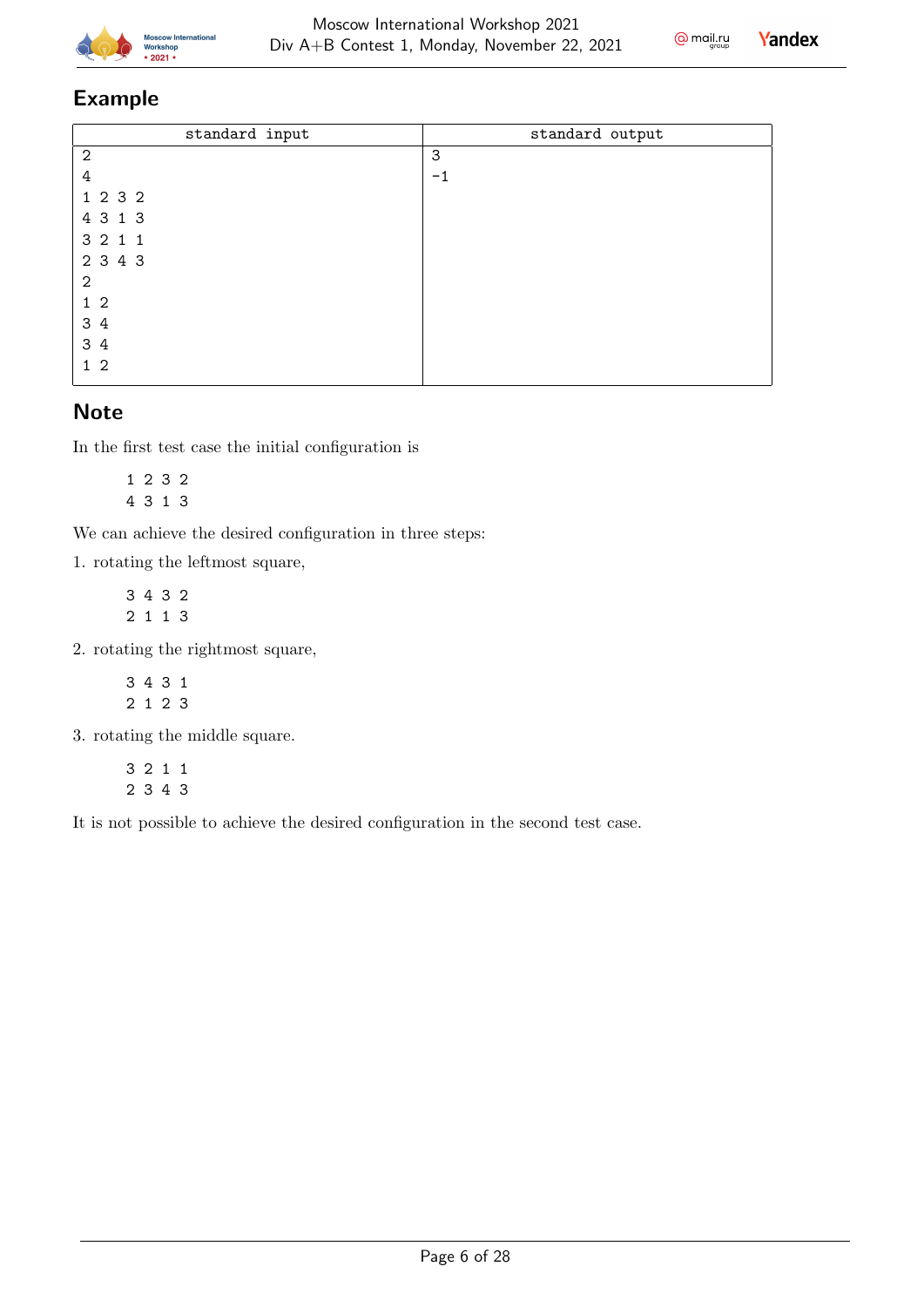



# Problem D. Divided Mechanism

Moscow Internatio

2021

| Input file:   | standard input  |
|---------------|-----------------|
| Output file:  | standard output |
| Time limit:   | 3 seconds       |
| Memory limit: | 1024 mebibytes  |

The Bytegate machine is Bajtazar's newest invention. It consists of two parts, which – to quote enthusiastic Bajtazar – "are simply impossible to split apart!"... or so he thought. His two-year-old son Bajtus is just about to prove him wrong.

The initial state of mechanism can be described as an  $n \times m$  array, filled with characters A, B and dots. Characters A correspond to the first part of mechanism, characters  $B -$  the second part of mechanism, and dots mean empty spaces:

+-+-+-+-+-+ |B|B|A|A|.| +-+-+-+-+-+ |.|B|B|A|A| +-+-+-+-+-+ |A|.|B|B|A| +-+-+-+-+-+ |A|.|.|B|A| +-+-+-+-+-+ |A|A|A|A|A| +-+-+-+-+-+

Since the mechanism consists of two parts, the array contains at least one character A and at least one character B. Furthermore, both parts of the mechanism are connected, i.e. for any two A-cells there exists some path connecting these cells, passing only through other A-cells, with any two consecutive cells on this path sharing a common edge. The part B is connected in the same way.

Bajtu's plays with the machine by pulling part B in various directions. His play can be described as a sequence of  $q$  letters N, S, E, W – the directions of the consecutive moves (North, South, East and West, respectively). Each time, Bajtus is pulling the component B in the chosen direction until any further pulling in that direction would cause the parts of the mechanism to overlap. If Bajtu's could continue that movement indefinitely, we say that the two parts have been split apart. It does not mean that Bajtus stopped messing with the mechanism at that moment – nonetheless, once split, the mechanism remains split forever. Determine if Bajtus' will actually split the mechanism during his play.

# Input

The first line of input contains the number of test cases  $z (1 \le z \le 1000)$ . The descriptions of the test cases follow.

The first line of each test case contains three integers  $n, m, q$  ( $1 \leq n, m \leq 10, 1 \leq q \leq 100$ ). The next n lines describe the initial state of the mechanism. Each of these lines is a string of length  $m$  consisting of characters A, B and .. Both mechanism components are non-empty and connected.

The last line of each test case contains q characters belonging to the set  $\{N, S, E, W\}$ , describing Bajtus's moves.

# **Output**

For each test case print TAK if Bajtus' has split the mechanism. Otherwise, print a single word NIE.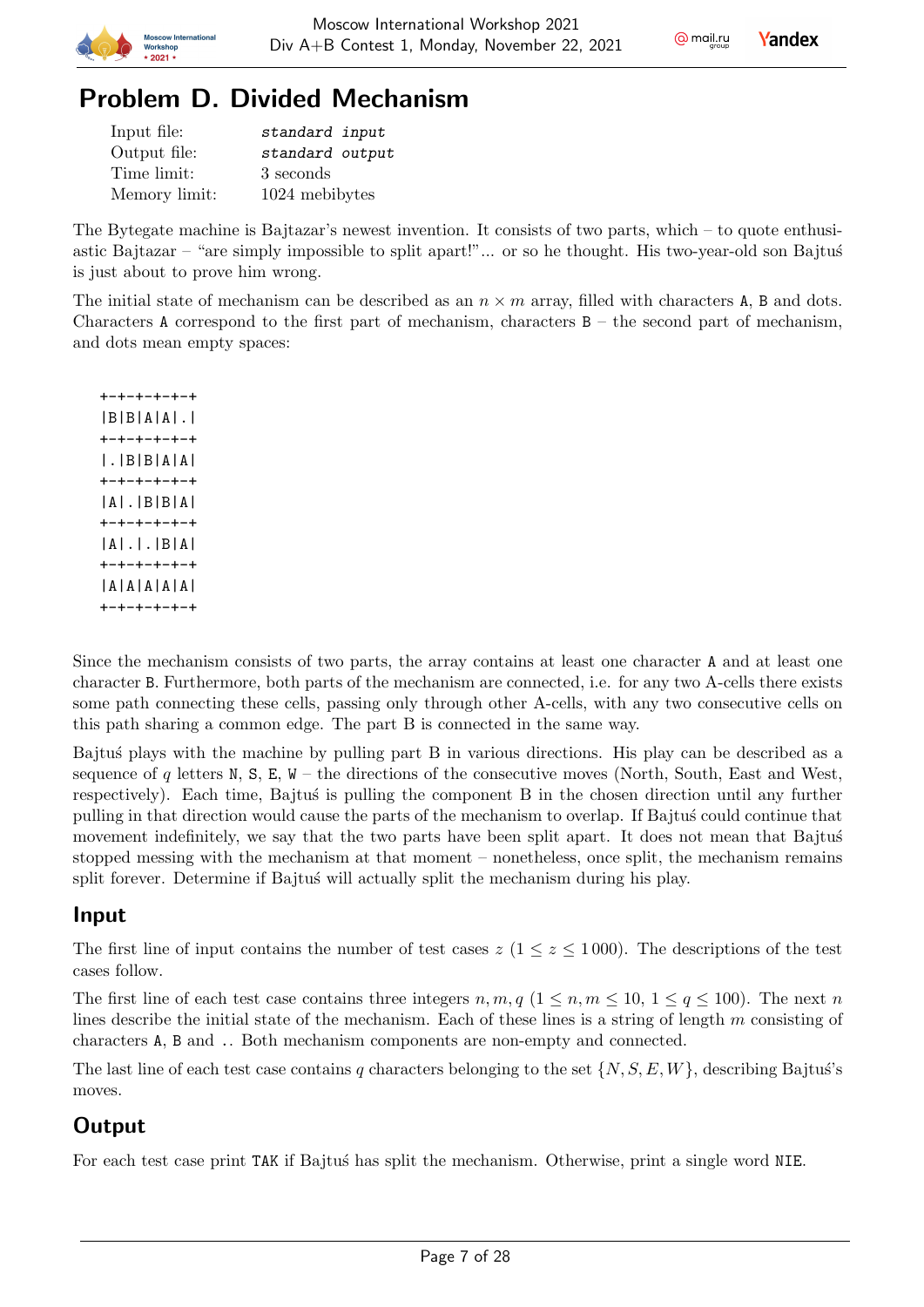



# Example

| standard input | standard output |
|----------------|-----------------|
| 3              | NIE             |
| 5 5 3          | TAK             |
| BBAA.          | NIE             |
| .BBAA          |                 |
| $\tt A$ . BBA  |                 |
| $A \cdot B A$  |                 |
| ${\tt AAAAA}$  |                 |
| WNW            |                 |
| 5 5 7          |                 |
| BBAA.          |                 |
| .BBAA          |                 |
| $\tt A$ . BBA  |                 |
| $A \cdot B A$  |                 |
| AAAAA          |                 |
| WNWNSEN        |                 |
| 6 5 3          |                 |
| $\cdots$ .     |                 |
| .AAA.          |                 |
| .A.A.          |                 |
| AB             |                 |
| .A.A.          |                 |
| .AAA.          |                 |
| SNE            |                 |
|                |                 |

#### **Note**

The final states of mechanism in the first and the third test case are:

+-+-+-+-+-+-+-+ |B|B|.|.|.|.|.| +-+-+-+-+-+-+-+ |.|B|B|.|A|A|.| +-+-+-+-+-+-+-+ |.|.|B|B|.|A|A| +-+-+-+-+-+-+-+ |.|.|A|B|.|.|A| +-+-+-+-+-+-+-+ |.|.|A|.|.|.|A| +-+-+-+-+-+-+-+ |.|.|A|A|A|A|A| +-+-+-+-+-+-+-+ +-+-+-+ |A|A|A| +-+-+-+ |A|B|A| +-+-+-+ |A|.|.| +-+-+-+ |A|.|A| +-+-+-+ |A|A|A|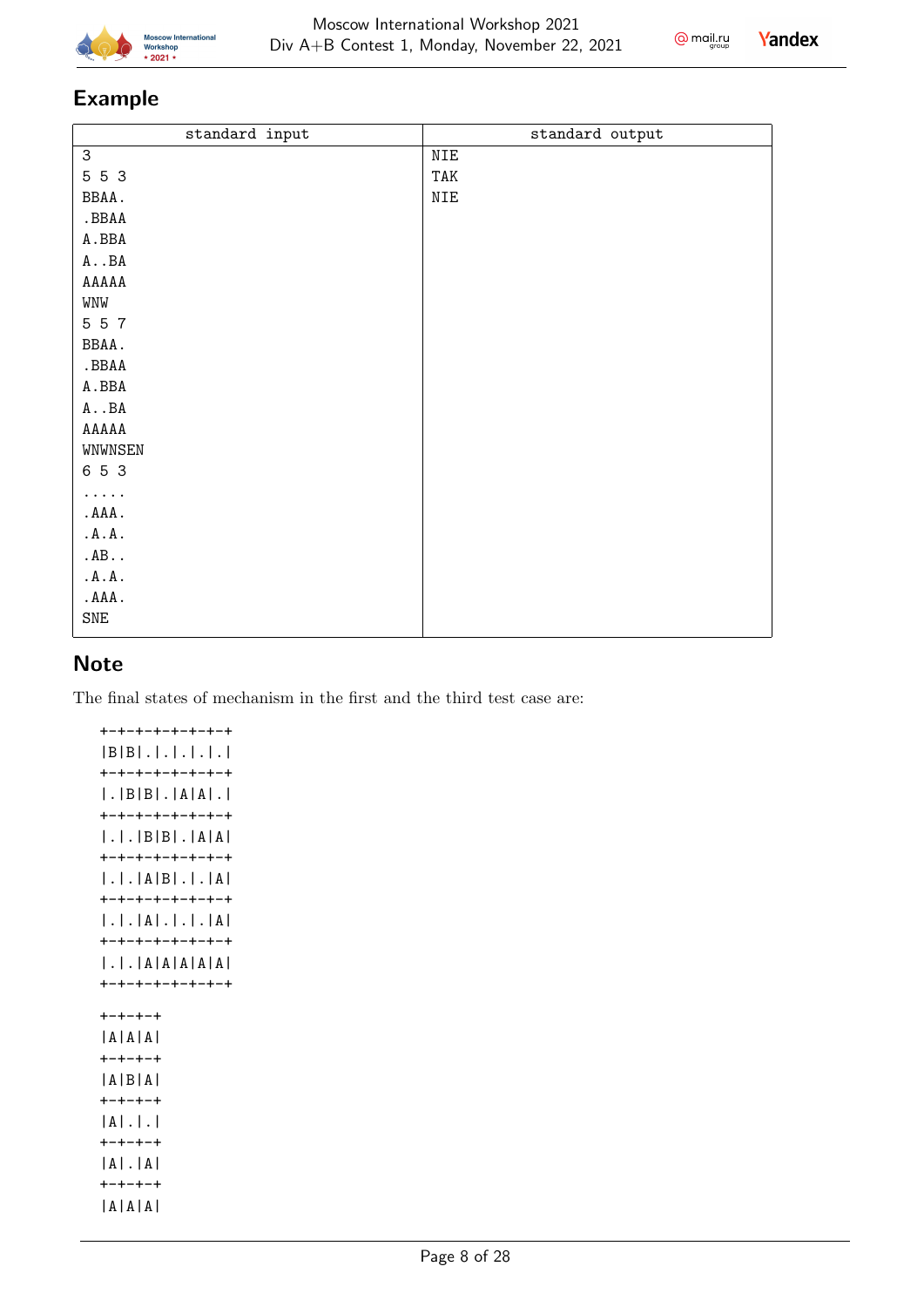

 $Q$  mail.ru

**Yandex** 

+-+-+-+

In the second test case Bajtus' splits the mechanism in the fourth step.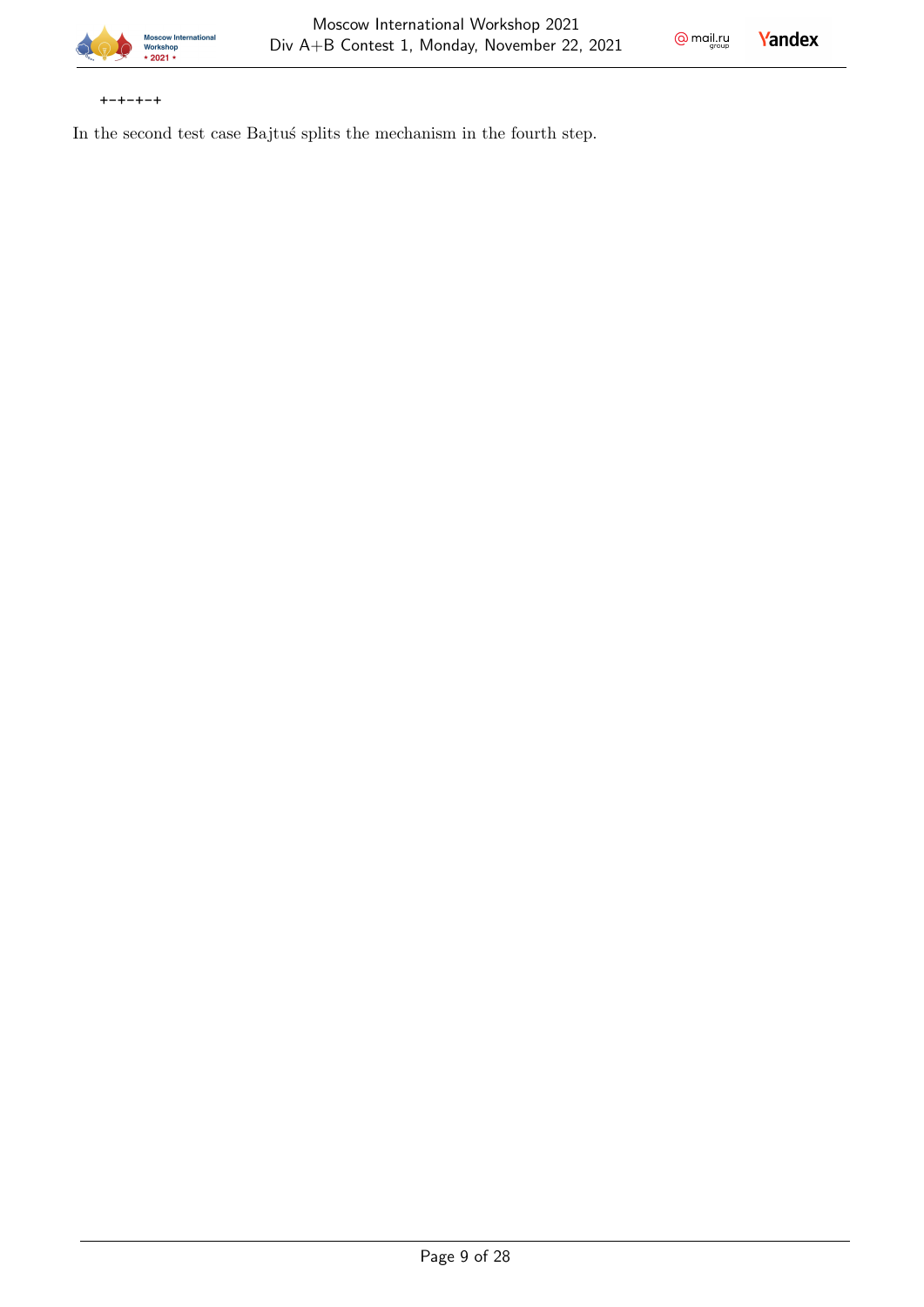



# Problem E. Epidemic

| Input file:   | standard input  |
|---------------|-----------------|
| Output file:  | standard output |
| Time limit:   | 9 seconds       |
| Memory limit: | 1024 mebibytes  |

Byteland has just shut its borders, the reason being a new strain of bytebacterium detected in the neighbouring countries. Research shows that the new strain is not only highly contagious, but also does not trigger any response of the Bytelanders' immune systems, so any person once infected will remain so – and will continue to infect others – lifelong (or, at the least, until an effective cure is discovered).

To contain the spread of bytebacterium, the Bytelandish government introduced far-reaching restrictions and launched the National Invigilation System, allowing to monitor all social interactions in the country. It was announced that the restrictions will only get lifted once it becomes certain that nobody, except for people who have been put under quarantine, is infected with bytebacterium. As the country's most renowned data science expert, you were entrusted with analyzing data from the invigilation system and determining when the restrictions can indeed get lifted.

There are  $n$  people in Byteland and, initially, any one of them can either be healthy or infected with bytebacterium. After the borders get shut,  $k$  events take place one after another, of the following types:

- You learn from the invigilation system that some group of people meets. If any of them is infected, all of them become infected as well (and will remain so indefinitely). Such a social contact is the only possible way to catch the disease (contrary to initial press reports, becoming sick due to touching infected surfaces is actually impossible).
- A given person performs bytebacterium test and the result is negative.
- A given person performs bytebacterium test and the result is positive. Such a person is immediately put under quarantine and will not participate in any social contacts from then on (although it might happen that another test is later still performed to them). You might wonder why anyone would perform a bytebacterium test on such a person, when it is clear that its result must be positive. The author of this problem has issued a relevant enquiry to Byteland's Ministry of Health, but got notified that the statutory time for response has been prolonged by three months due to the complex nature of the case at hand.
- You receive a query from the health minister to determine if the restrictions can already be abolished, i.e. whether all the information gained so far makes it possible to prove that nobody – except for the quarantined people – can be infected. If any individual might still possibly be infected, you need to provide an example of such a person, with accordance to the ministry's guidelines (described in the \*Output\* section).

Your solution must implement an **online** algorithm  $-$  that is, you need to be able to answer each query right after you receive it, without reading any later sections of the input.

#### Input

Correct interpretation of the input data will depend on the current value of the variable shift. At the beginning of each test case, the variable shift is initialized as 0, while its later values will depend on the answers returned by your program. Such input format is meant to ensure that your implementation answers each query immediately after reading it.

The decoding function is defined as follows:

decode (p) =  $((p - 1 + shift) mod n) + 1$ ,

where p is an integer satisfying  $1 \le p \le n$ , while mod is the operation of taking the remainder of integer division.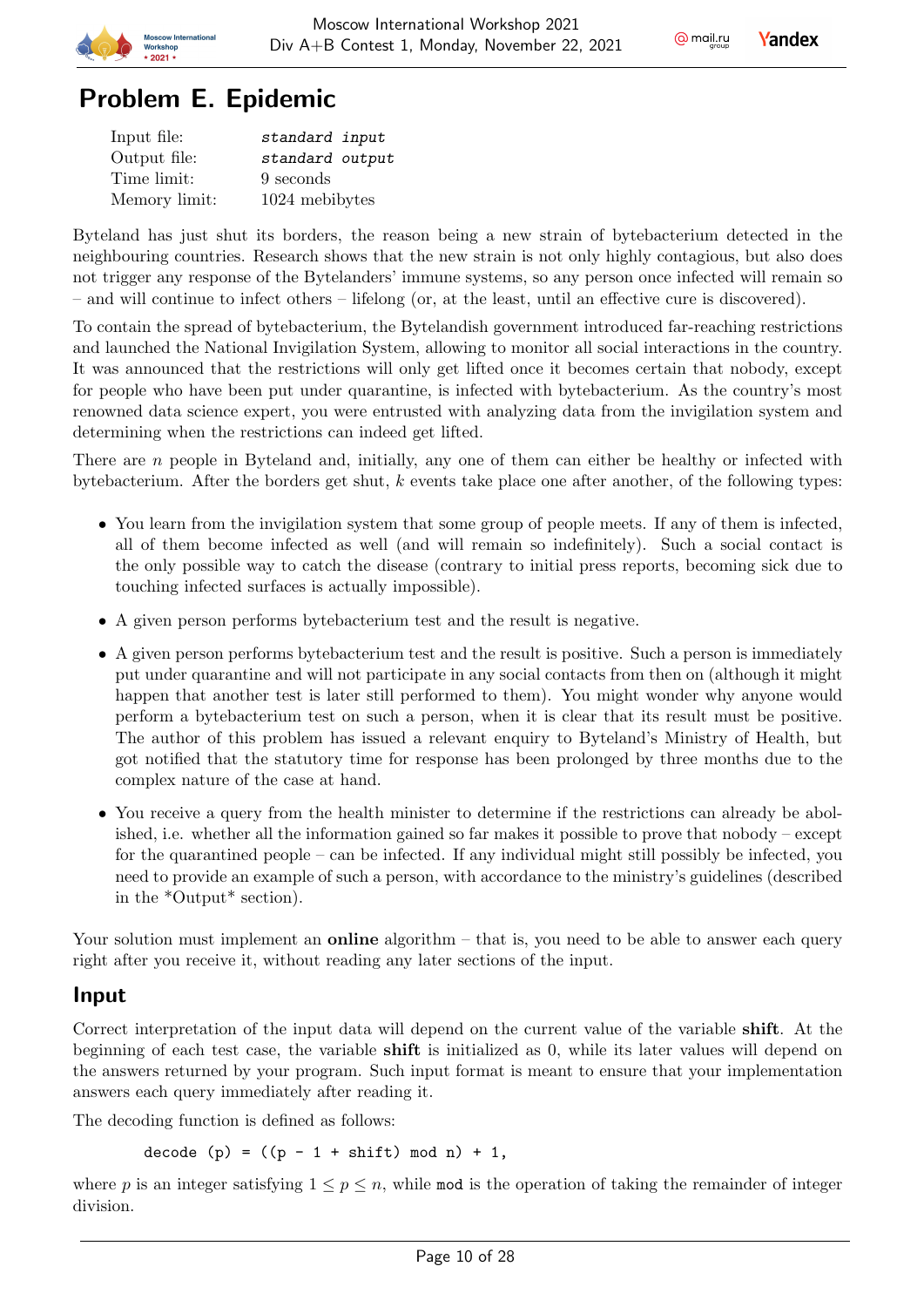

The first line contains two integers n and  $k$  ( $1 \le n \le 500000$ ,  $1 \le k \le 1000000$ ), denoting the number of people and the number of events respectively. People are numbered from 1 to  $n$ .

The next  $k$  lines describe the consecutive events, each taking one of the following forms:

- Letter K and an integer  $c (2 \leq c \leq n)$ , followed by c distinct integers  $p_1, \ldots, p_c$   $(1 \leq p_i \leq n) a$ social contact in which c people with identifiers  $decode(p_1), \ldots, decode(p_c)$  participate.
- Letter N followed by an integer  $p(1 \leq p \leq n)$  person number  $decode(p)$  takes a bytebacterium test which gives the negative result.
- Letter P followed by an integer  $p(1 \leq p \leq n)$  person number  $decode(p)$  takes a bytebacterium test which gives the positive result. This person is immediately put under quarantine and will not participate in any social contacts from that moment on (while any further test performed on this person will inevitably give the positive result as well).
- Letter Q followed by an integer  $p(1 \leq p \leq n)$  the ministry's inquiry with the \*starting value\* (see \*Output\* section) equal to  $decode(p)$ .

The sums of values of  $n$  and  $k$  over all test cases do not exceed 500 000 and 1 000 000 respectively. The sum of values of c over all queries of all test cases does not exceed 1000000.

### **Output**

**Anscow Inter** 

 $2021$ 

For each test case, output one line per each query (the type Q event) appearing in this test case.

If, at the moment of the *i*-th query, it can be proven that it is impossible for anybody (except for the quarantined individuals) to be infected, the  $i$ -th line should contain the word TAK (it might happen that at some point all Bytelanders are under quarantine. Of course, in such case this statement becomes trivially true and your program should print TAK). In such case, the variable shift changes its value to 0.

Otherwise, the *i*-th line should contain the word NIE followed by a single integer. If  $decode(p)$  is the starting value of the query, the integer should be the identifier of the *first person in the sequence*  $(decode(p), decode(p)+1, \ldots, n, 1, 2, \ldots, decode(p)-1)$  who might possibly be infected with bytebacterium but is not quarantined. This number becomes the new value of the variable shift.

Note that:

- The variable shift does not change its value on the events of type K, N or P.
- The positive and negative test results always describe a believable scenario. That is, for each test case there exists at least one set of initially infected people, for which the event sequence described on the input does not contain any contradictions.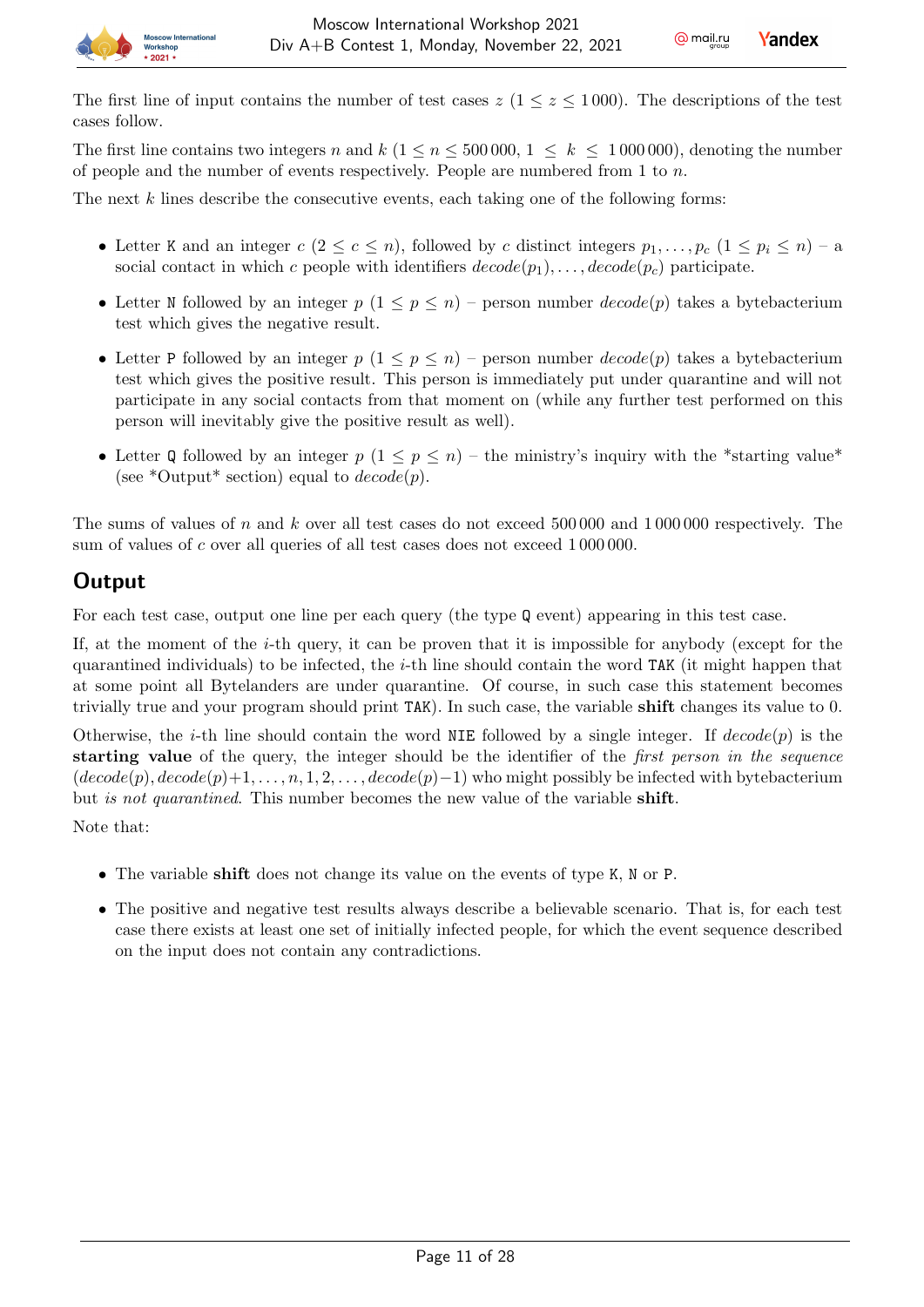



#### Example

| standard input | standard output |
|----------------|-----------------|
| 1              | NIE 5           |
| 6 14           | NIE 1           |
| K 3 3 4 5      | TAK             |
| K 2 6 5        | TAK             |
| N <sub>3</sub> |                 |
| Q <sub>3</sub> |                 |
| $P_1$          |                 |
| K 2 6 2        |                 |
| P 6            |                 |
| $Q_4$          |                 |
| P 6            |                 |
| K 2 1 3        |                 |
| N 3            |                 |
| $Q_4$          |                 |
| N <sub>2</sub> |                 |
| $Q_1$          |                 |
|                |                 |

#### **Note**

After decoding, the input shown above looks as follows:

# **Note**

• Before the first query, individuals 3, 4 and 5 meet, then individuals 5 and 6 meet, then person 3 gets a negative test result. Upon receiving the first query, we can – using all the information collected so far – derive the following conclusions (beginning at the query's  $*$ starting value $*$  3). Person 3 must be healthy (he just got a negative test result). Person 4 must also be healthy (she could not have been infected at the time of the first meeting, because otherwise she would have infected individuals 3 and 5, which would yield a contradiction with the negative test result later obtained by person 3; since then, person 4 has had no possibility of getting infected, so she must be healthy at the moment). Person 5 might possibly be infected (he must have been healthy when he met with 3 and 4, but he later met with person 6 whose health status cannot be derived from the available information). The answer is therefore NIE 5 and \*shift\* changes its value to 5.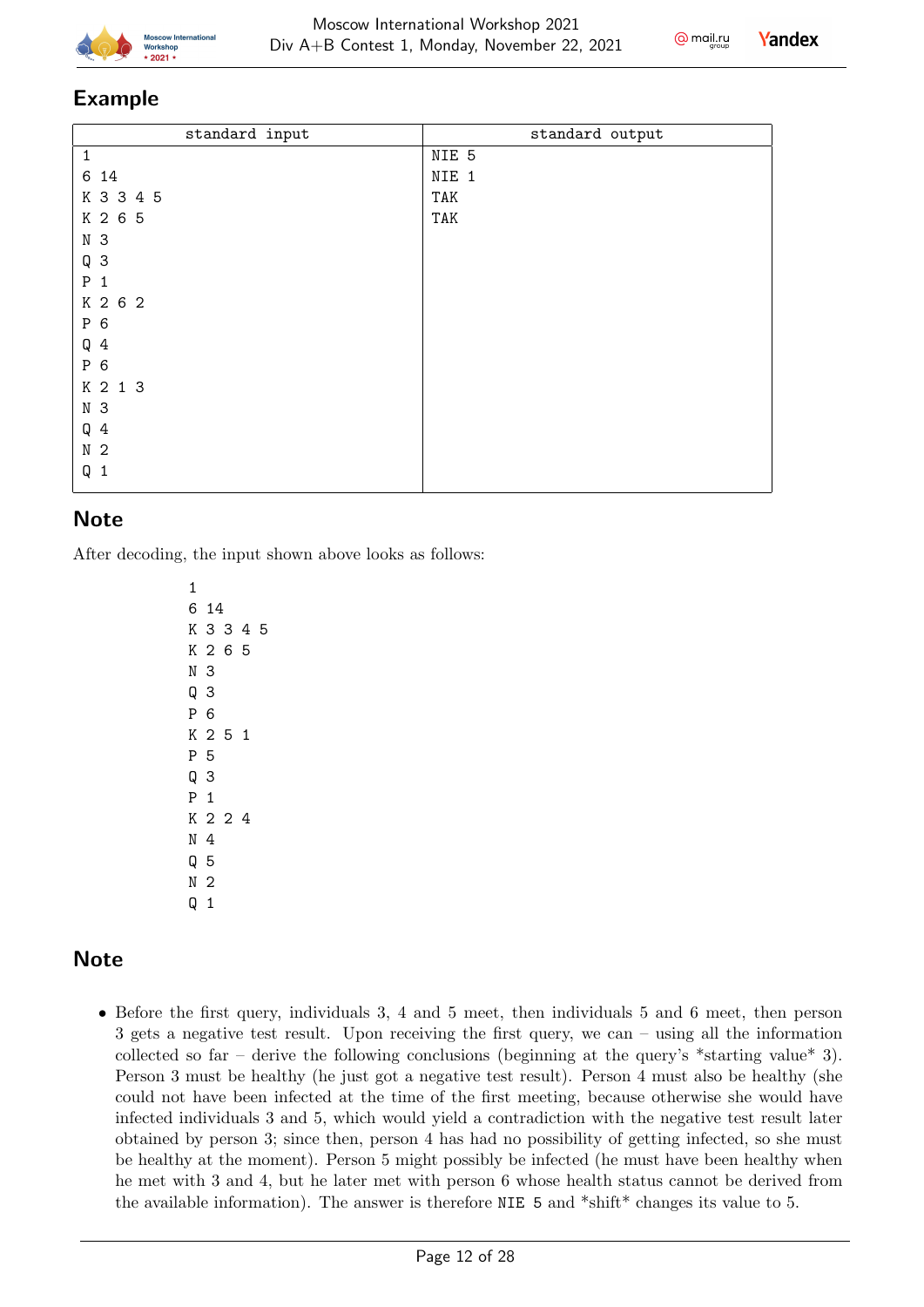

- After the first query, person 6 gets a positive test result, then individuals 1 and 5 meet, then person 5 gets a positive test result. Upon receiving the second query, we can – using all the information collected so far – derive the following conclusions (beginning at the query's \*starting value\* 3). 3 and 4 must be healthy. 5 and 6 are under quarantine. Person 1 might be infected (actually, we can even be sure that she \*must be\* infected, but your program does not need to distinguish between these two cases). The answer is therefore NIE 1 and \*shift\* changes its value to 1.
- Afterwards, person 1 gets a positive test result, then individuals 2 and 4 meet, then person 4 gets a negative test result. Upon receiving the second query, we can derive the following conclusions (beginning at the starting value 5). Individuals 5, 6 and 1 are under quarantine. Person 2 must be healthy because of the negative test result obtained by person 4. Individuals 3 and 4 must also be healthy. The answer is therefore TAK, because it can be proven that all non-quarantined people  $(2, 1)$ 3 and 4) must be healthy. The variable shift changes its value to 0.
- After the third query, person 2 gets a negative test result. As you can easily observe, this part of the input is de facto irrelevant: after the first TAK answer, the answers TAK must follow until the end of given test case.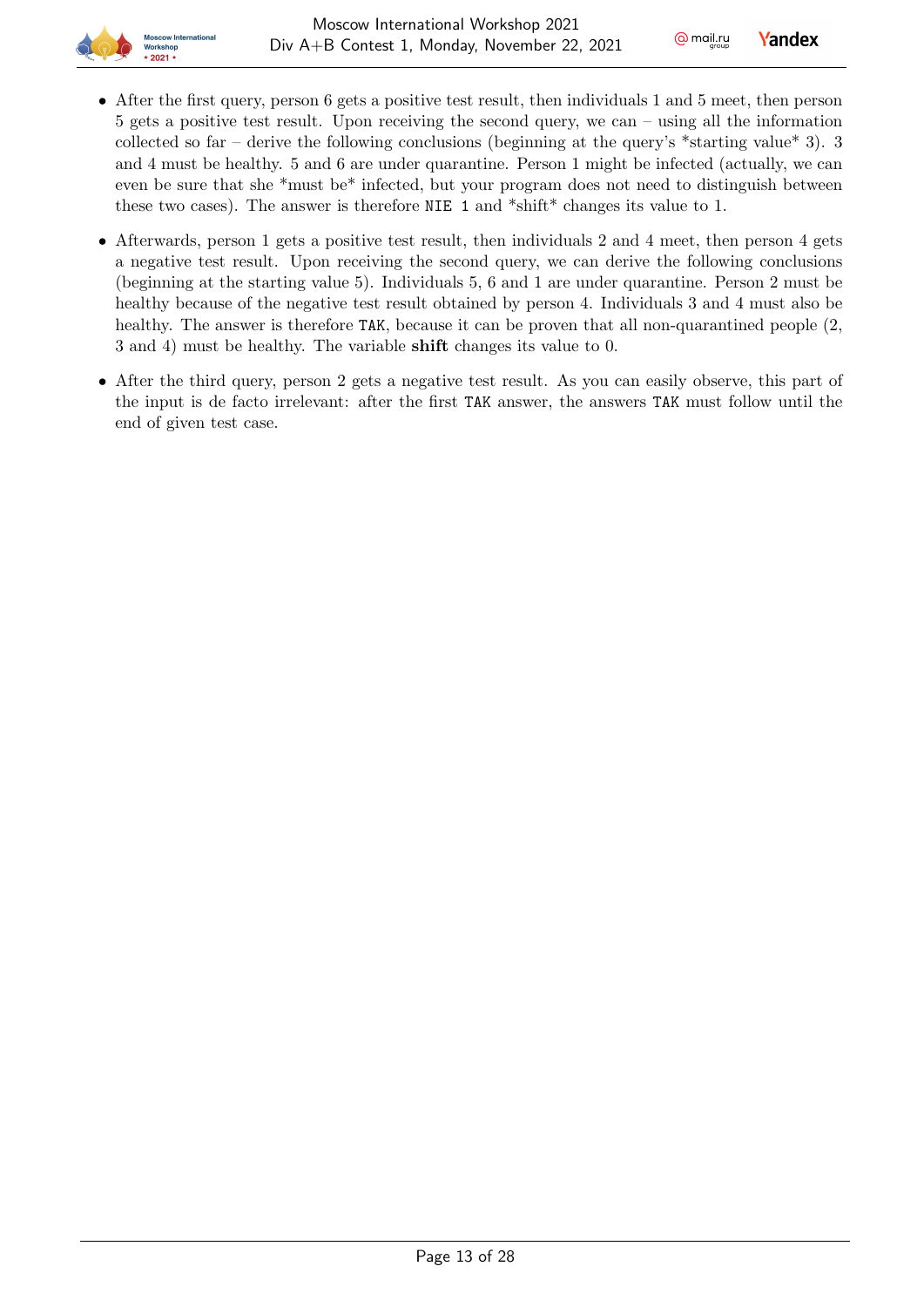

# Problem F. Fence

| Input file:   | standard input  |
|---------------|-----------------|
| Output file:  | standard output |
| Time limit:   | 3 seconds       |
| Memory limit: | 1024 mebibytes  |

Bajtazar is widely believed to be the greatest scrooge in the whole borough. One can find many examples to support this claim, and the least important one of them is that his estate has not even got a fence. However, Bajtazar has recently found  $n$  old planks in his basement, so he decided to build at least a fragment of a hoarding.

He stacked the planks one over the other such that their consecutive lengths were  $a_1, \ldots, a_n$ . He took the first one, cut out a fragment of length  $b$ , and nailed it as the leftmost piece of the fence. Then, he cut out the next fragment of length  $b$ , and nailed it next to the previous one. He continued doing so until what was left in his hands was a piece of length  $c (1 \leq c \leq b)$ . Well, this one might seem a little bit too short, but it would be a pity if such a good plank went to waste, he thought... and added it to the fence as well. He then took the second plank from the stack, then the next one, and repeated the whole procedure for each one of them.

When the job was done, Bajtazar looked at the result... and concluded that using those shorter pieces might really not have been the best idea. This doesn't look like a cohesive design at all – he thought – and decided to paint the whole fence white to give it at least a pretence of consistency. Still, it occurred to him suddenly, if I only paint every other plank white, and leave the remaining ones brown, I could use (roughly) twice as little paint and yet the fence will still look like a well thought-out, coherent construction! And so he only painted every second plank, starting from the leftmost one (apparently, the rumours of Bajtazar's meanness must have been somewhat exaggerated. He could have started from the second leftmost plank after all.).

However, in the evening, a frightening thought struck him: maybe if he had chosen a different value of , the overall amount of paint used could have been smaller? Well, there's not much that can be done anymore, but just the thought of such an unnecessary wastage keeps Bajtazar awake – he needs to know how much paint he would have used if he had chosen to build a fence of any other possible height. Help him to find the answer so he can finally fall asleep peacefully (or not, depending on the result of your computation).

#### Input

The first line of input contains the number of test cases  $z$  ( $1 \le z \le 5$ ).

The descriptions of the test cases follow.

The first line of every test case contains a single integer  $n (1 \le n \le 1000000)$  – the number of planks. Then follow *n* integers  $a_i$  ( $1 \le a_i \le 1000000$ ,  $\sum_{i=1}^n a_i \le 1000000$ ) – the lengths of consecutive planks.

# **Output**

For each test case, output M lines, where M is the maximum of all values of  $a_i$  within this test case. The *i*-th line should contain a single integer  $f_i$ : the total length of planks which Bajtazar would have needed to paint white if he had chosen the fence height to be  $b = i$ .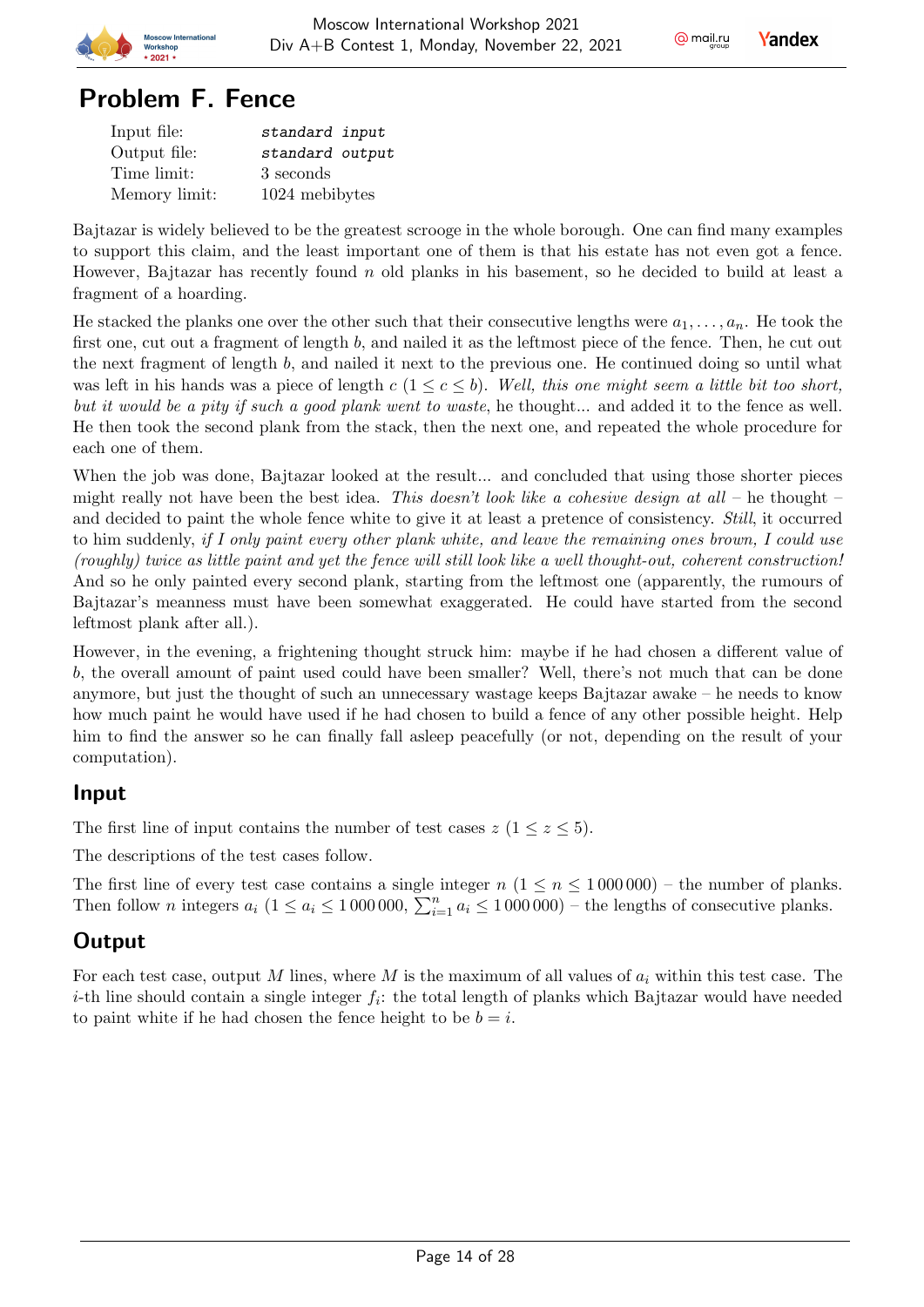



### Example

| standard output |
|-----------------|
| 14              |
| 13              |
| 15              |
| 13              |
| 15              |
| 16              |
| 21              |
| 23              |
| 24              |
| 12              |
|                 |

### **Note**

For height  $b = 4$ , consecutive fence pickets would have heights:

4 4 2 4 3 2 4 4.

Bajtazar would have needed to paint the total length of  $4 + 2 + 3 + 4$ , so the answer in the 4-th line is 13.

For height  $b = 5$ , consecutive fence pickets would have heights:

5 5 5 2 2 5 3.

Bajtazar would have needed to paint the total length of  $5 + 5 + 2 + 3$ , so the answer in the 5-th line is 15.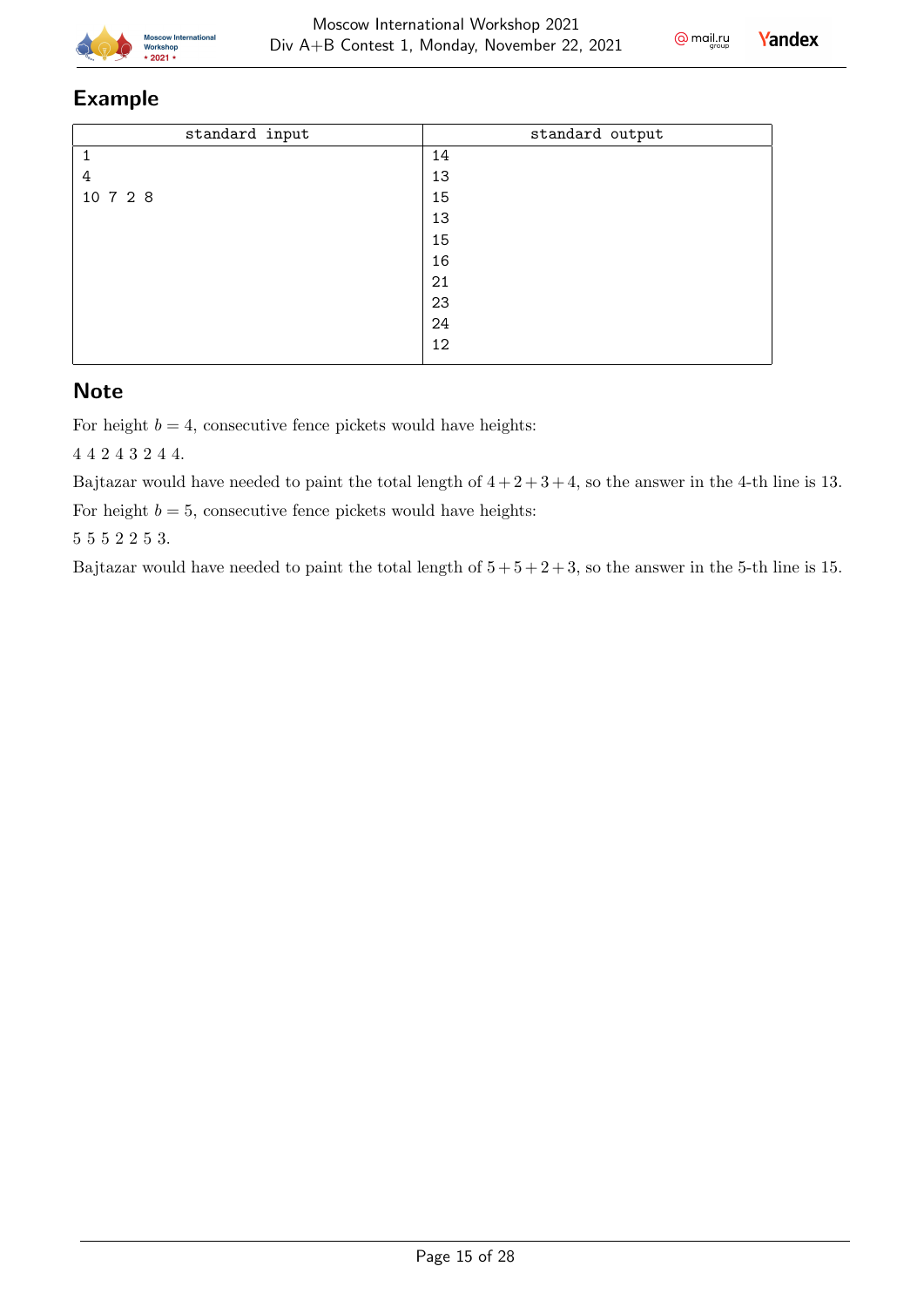



# Problem G. Gebyte's Grind

**Incrow Inte** 

2021

| Input file:   | standard input  |
|---------------|-----------------|
| Output file:  | standard output |
| Time limit:   | 12 seconds      |
| Memory limit: | 1024 mebibytes  |

Like every spring, Gebyte the Witcher embarks on his trail, planning to get a taste of the witcher's craft and earn some coin while doing so. The trail stretches from west to east,  $n$  miles long; each mile one of three kinds of objects awaits:

• B  $b_i$ : A lair of a cruel beast, a terror known among the local peasants. When Gebyte steps into the lair, the beast within attacks him at once, wounding the witcher. If Gebyte survives the first blow, he quickly draws his silver sword and slains the beast. As a result, Gebyte's health changes according to

if  $H \leq b_i$  then *death* else  $H := H - b_i$ .

• K  $k_i$ : A local inn, which Gebyte (known for his weakness for booze) is sure to visit. If he stays at the tavern with health lower than  $k_i$ , having drank one barrel too many he dies before dawn. Otherwise, with a heavy hangover, and thus health lowered to  $k_i$ , he continues his journey. Gebyte's health changes according to

if  $H < k_i$  then *death* else  $H := k_i$ .

 $\bullet$  C  $c_i$ : A house of a powerful witch, whose magic and potions can heal wounds and drive the hangover away. If Gebyte meets the witch while having health below  $c_i$ , through witch's spells and decoctions his health raises to  $c_i$ . Gebyte's health changes according to

 $H := max(H, c_i).$ 

Now, the witcher wonders what part of the trail he should visit, so that he has a bit of fun but keeps his life. Days pass, and on the  $i$ -th day one of two things happens:

- One of the objects on the trail changes, for example the witch's house is bought by a local merchant and turned into a tavern, or a new beast crawls out from the underworld, burns an inn down, and sets down a lair in its place;
- Gebyte goes outside his house, sits under a tree, and wonders: if he started his journey at the  $i$ -th object, and travelled east, how far would he have gone without losing his life? Such questions are beyond the capabilities of a simple witcher, thus he asks you – a sorcerer known for mysterious coding magic – to answer them.

Note that the witcher only thinks about what to do, without actually embarking anywhere, so while the changes to the trail stay forever, every Gebyte's question is independent and in each his starting level of health equals  $H$ .

#### Input

The first line of input contains the number of test cases  $z (1 \le z \le 100000)$ . The descriptions of the test cases follow.

The first line of a test case contains three integers n, q and H  $(1 \le n \le 2000000, 1 \le q \le 4000000,$  $1 \leq H \leq 10^{12}$ ) – the length of the trail, the number of days, and Gebyte's starting health.

The next *n* lines describe the initial state of the trail; *i*-th contains a letter denoting the type of the *i*-th object (B, K or C), and an integer  $(b_i, k_i$  or  $c_i$ ;  $1 \leq b_i, k_i, c_i \leq 10^{12}$ ) with the meaning as explained earlier.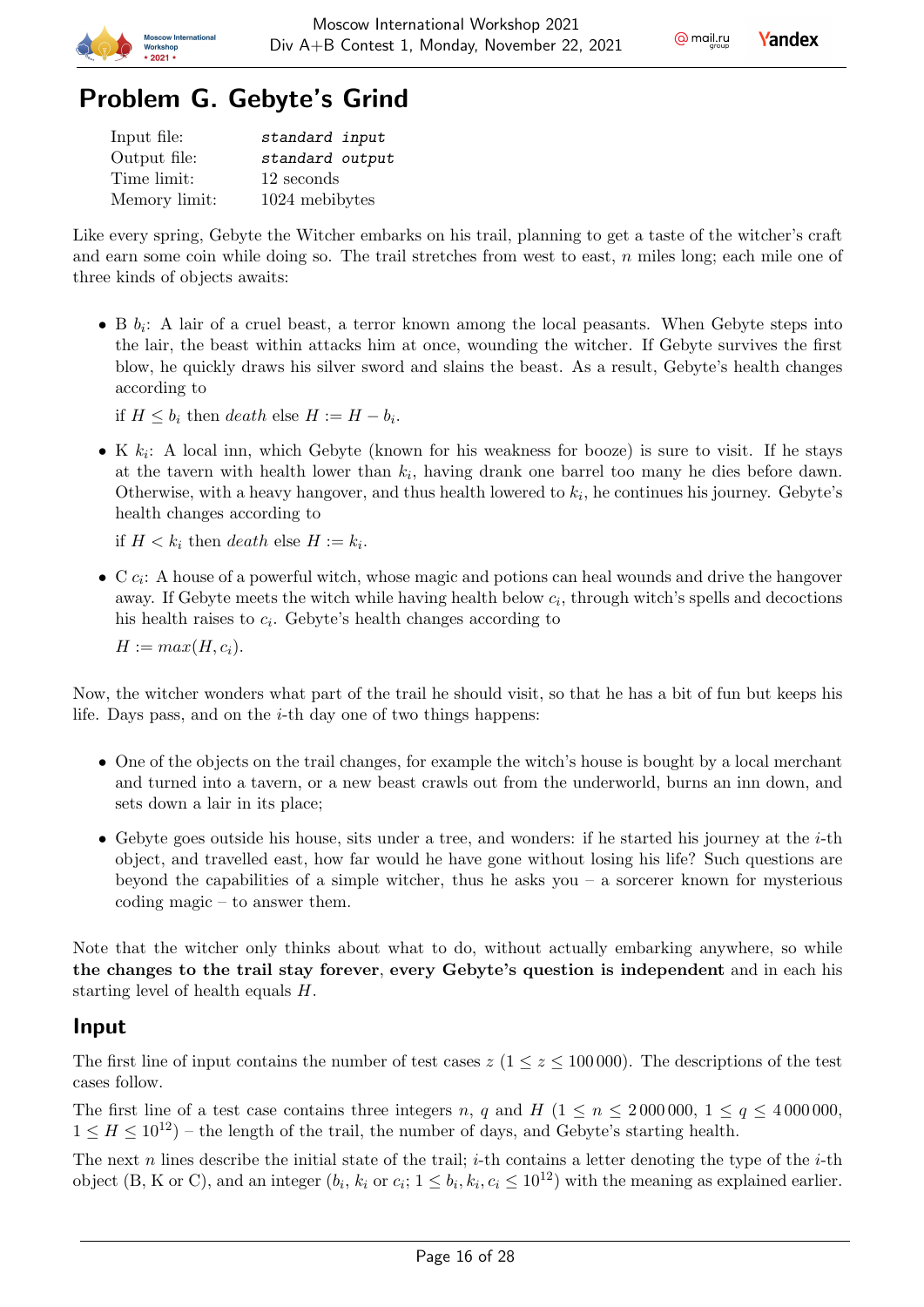

The next q lines describe the subsequent days. The *i*-th line begins with a letter Z if on the *i*-th day there is a change to the trail, or D if instead Gebyte imagines another journey.

In case of a change to the trail, the rest of the line contains: an integer  $x_i$   $(1 \leq x_i \leq n)$ , denoting the index of the object undergoing a change, followed by a letter and an integer, in the same format as in the description of the initial state, denoting the new object. In case of Gebyte's imagined journey, the line contains an integer  $l_i$   $(1 \leq l_i \leq n)$ , denoting the object at which the journey should start.

The total length of all trails and the total number of days do not exceed 2 000 000 and 4 000 000 respectively.

# **Output**

For every test case, output answers for all Gebyte's questions in the order they appear on the input. For every question, output a single integer, denoting the index of the farthest object  $r_i$   $(l_i \leq r_i \leq n)$  which Gebyte can get to (and survive), or  $-1$  if he will be killed by the  $l_i$ -th object. The answer to the question asked the on  $i$ -th day should take into account all changes to the trail from earlier days.

#### Example

| standard input      | standard output |
|---------------------|-----------------|
| $\mathbf{1}$        | $\overline{2}$  |
| 4 12 10             | 3               |
| C <sub>10</sub>     | $\,4\,$         |
| <b>B</b> 5          | $-1$            |
| K 5                 | 3               |
| <b>B</b> 6          | $\,4\,$         |
| Z 3 K 6             |                 |
| Z 1 C 11            |                 |
| D <sub>2</sub>      |                 |
| D<br>$\overline{1}$ |                 |
| Z 3 C 1             |                 |
| D 3                 |                 |
| Z 3 B 20            |                 |
| D 3                 |                 |
| Z 1 C 31            |                 |
| D<br>$\mathbf{1}$   |                 |
| Z 4 K 6             |                 |
| $\mathbf{1}$<br>D   |                 |

# **Note**

The trail changes six times, in the following manner:

- [C 10, B 5, K 5, B 6] (initial state)
- [C 10, B 5, K 6, B 6] (1st day)
- [C 11, B 5, K 6, B 6] (2nd day)
- [C 11, B 5, C 1, B 6] (5th day)
- [C 11, B 5, B 20, B 6] (7th day)
- [C 31, B 5, B 20, B 6] (9th day)
- [C 31, B 5, B 20, K 6]  $(11th day)$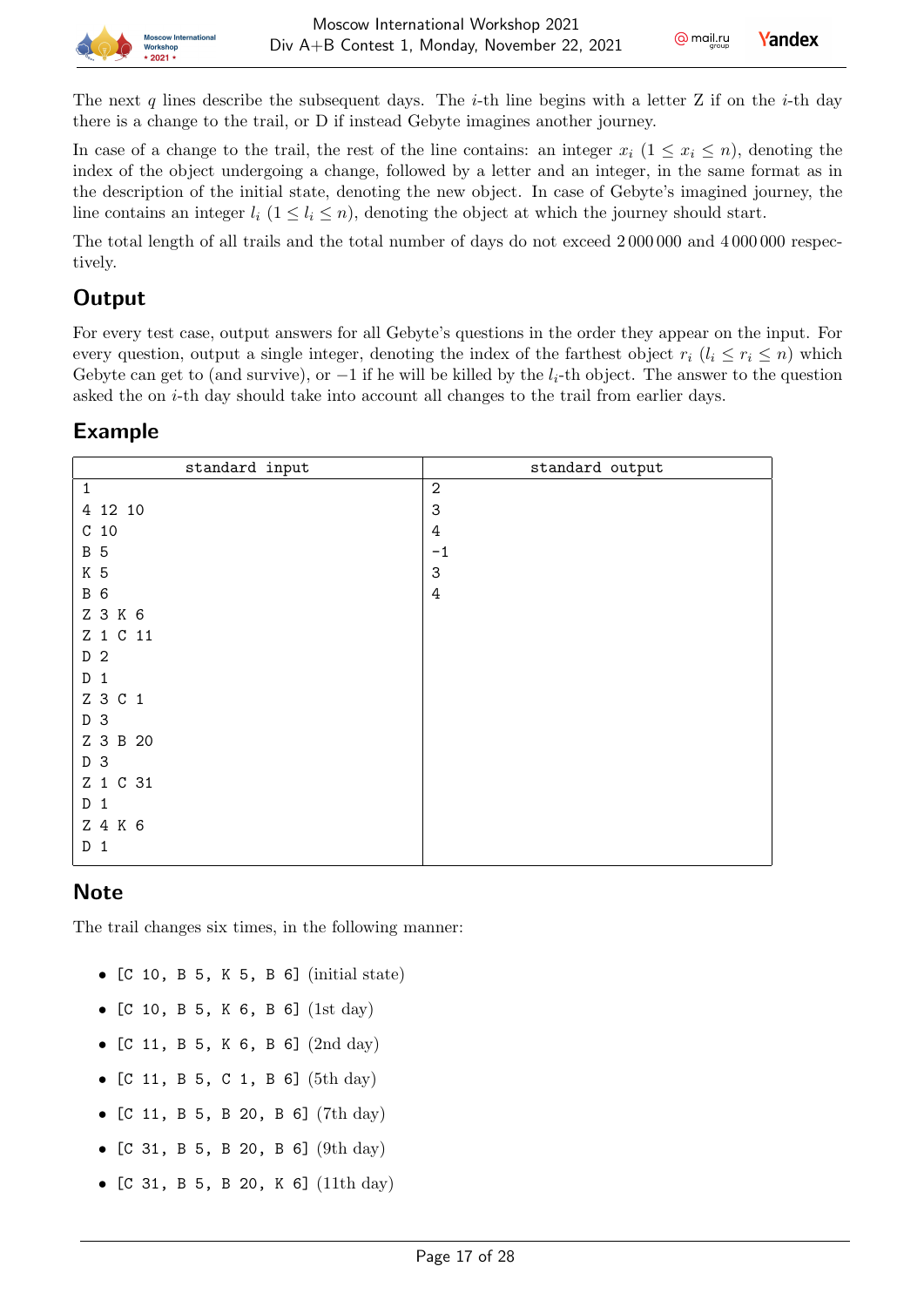During the remaining six days Gebyte is imagining various journeys.

On the third day, Gebyte starts with the second object. After slaying the beast, he is left with 5 health points – one short to survive the next object (an inn K 6). The farthest object Gebyte can reach is thus the second one.

On the fourth day, Gebyte starts with the first object; thanks to the witch he gains one extra health point, and survives the third object (inn), but fails at the last one (beast).

On the sixth day, Gebyte starts with the third object, which is now a witch C 1. With his health level unchanged he continues and kills a beast, which is the last object on the trail.

On the eighth day, Gebyte starts with a beast B 20, which he cannot defeat, so the answer is -1.

On the tenth day, Gebyte start with a powerful C 31, thanks to which he defeats the first two beasts, failing at the last one.

On the last day, Gebyte successfully travels through the entire trail.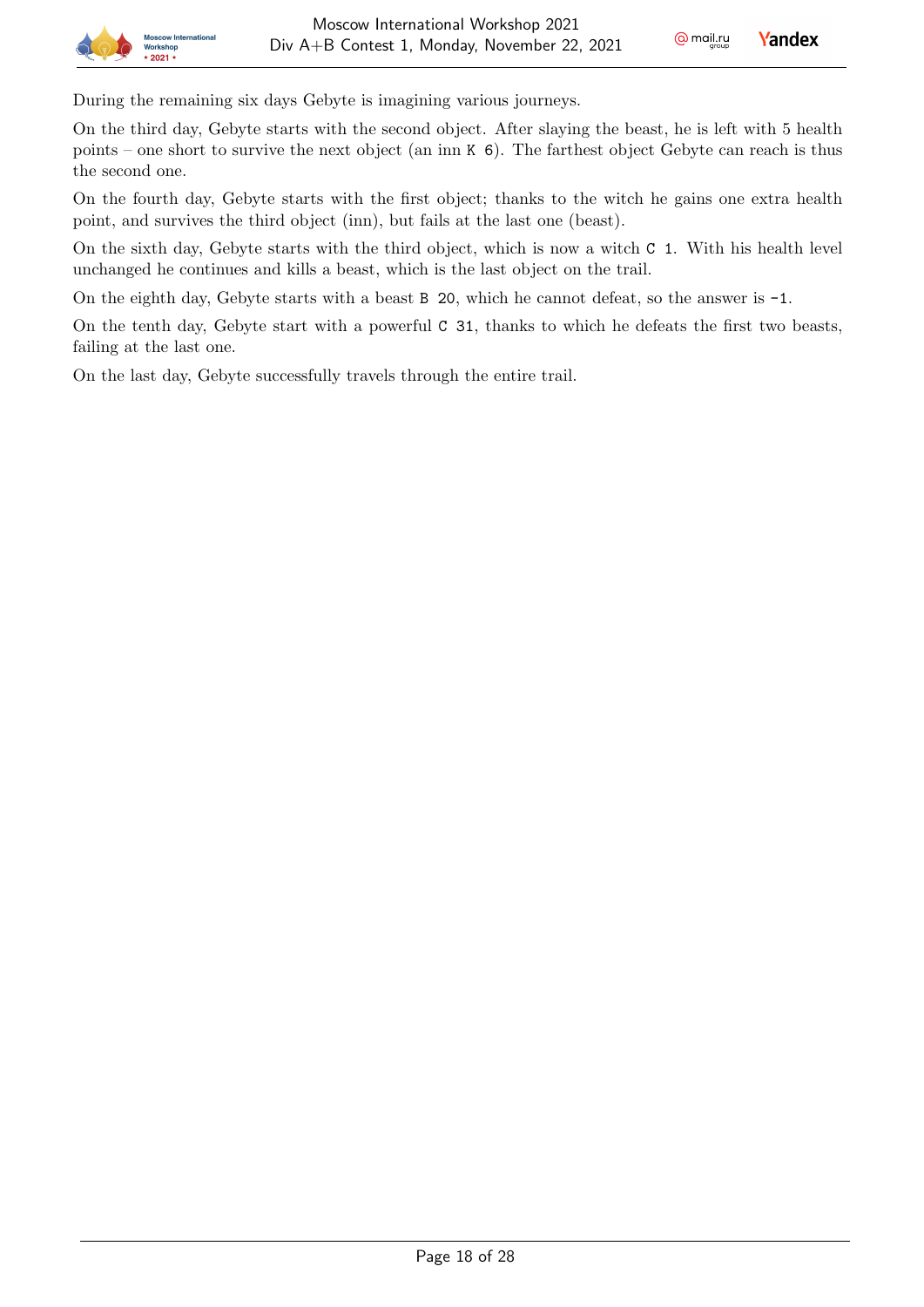

# Problem H. Hidden Password

| Input file:   | standard input  |
|---------------|-----------------|
| Output file:  | standard output |
| Time limit:   | 3 seconds       |
| Memory limit: | 1024 mebibytes  |

After a successful internship, Bytholomew was hired as a senior cyber-security expert. To lead by example, he decided to finally heed his own advice and use two different passwords for his e-mail and for the Facepalm social media. Unfortunately, remembering two passwords proved too much for him. Moreover, he couldn't just plainly write the passwords somewhere, as it would be against another of his recommendations. But being a security expert, Bytholomew knew exactly what to do. He chose his favorite integer  $d > 0$  and wrote both passwords encoded with Caesar cipher with key d.

Pleased with his work, he looked at his notes and the horrible truth dawned on him: after the encoding, the first (e-mail) password became literally the second (Facepalm) password, while the second one turned into the first one. ,,Holy moly!" – Bytholomew exclaimed, as there was nothing more to say.

Now you too can become a security expert – knowing the first of Bytholomew's passwords, guess the second one, if possible.

### Input

The first line of input contains the number of test cases  $z$  ( $1 \leq z \leq 20$ ). The descriptions of the test cases follow.

Each test case is one word – the password – consisting of lowercase English letters, in a separate line. The password has at least 1 character and at most 200 000 characters.

The total number of characters in all passwords does not exceed 1 000 000.

# Output

For every given password, guess and output the second one in a separate line. If the second password cannot be determined (either because there is no solution or because there is more than one), output a single word NIE instead.

#### Example

| standard input | standard output |
|----------------|-----------------|
| cnffjbeq       | password        |

# **Note**

The Caesar cipher means substituting each letter with the one  $d$  places down the alphabet, treating alphabet as cyclic if necessary. E.g. for  $d=3$  the letter a is substituted by d, b by e,..., w changes into z, x to a, y to b and z to c.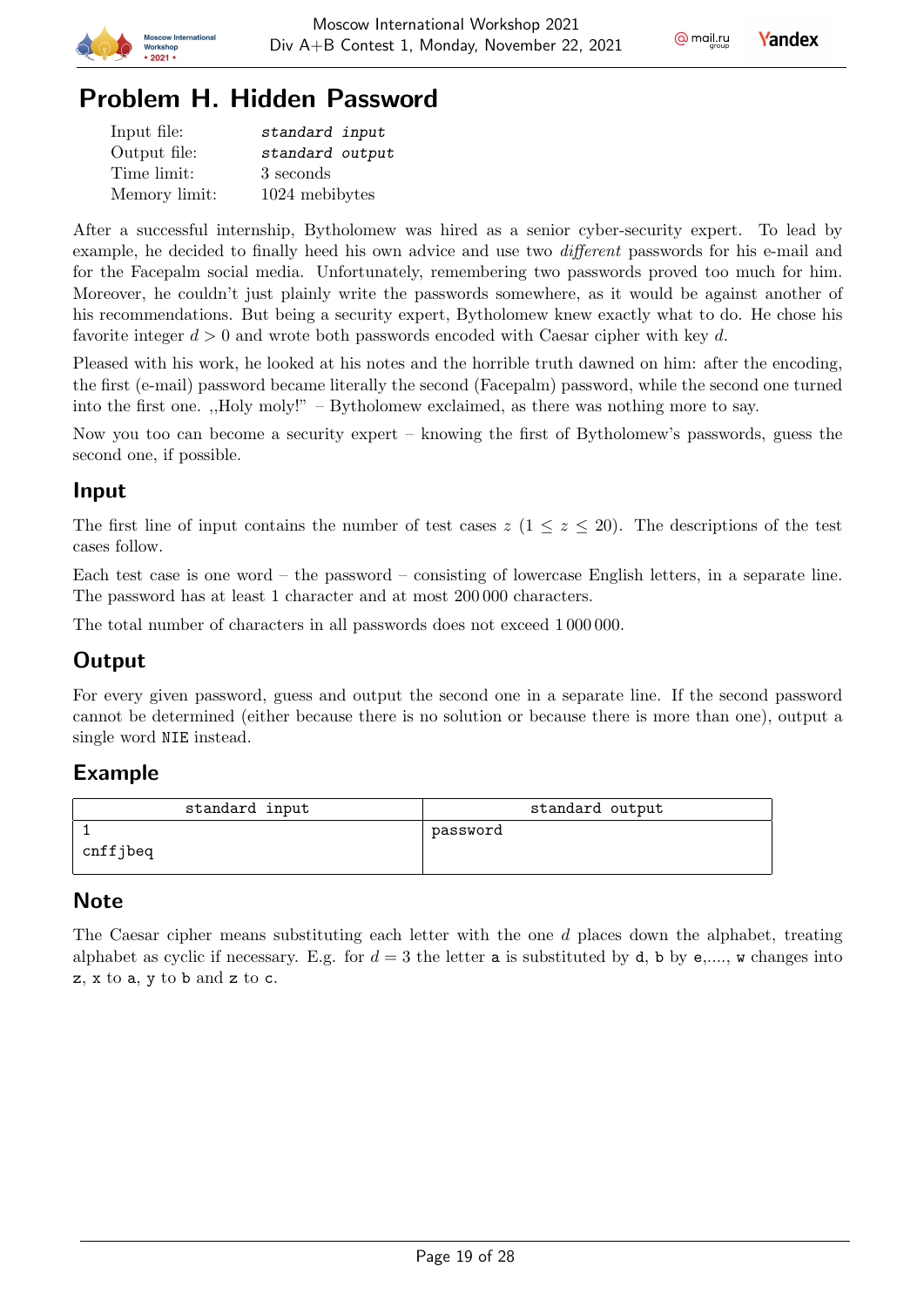

# Problem I. Interesting Numbers

| Input file:   | standard input  |
|---------------|-----------------|
| Output file:  | standard output |
| Time limit:   | 3 seconds       |
| Memory limit: | 1024 mebibytes  |

The bitwise exclusive or, or simply XOR, is an operation denoted by  $\oplus$  which works on two integers by XOR-ing their corresponding bits: if  $x_i, y_i, z_i$  denote the *i*-th binary digit of x, y and z, where  $z = x \oplus y$ , then  $z_i = (x_i + y_i) \mod 2$ .

You are given a positive integer  $k$ . A sequence of integers is interesting if XOR of any its two elements is less than or equal  $k$ .

Given a sequence  $a_1, \ldots, a_n$ , determine the largest possible length of its interesting subsequence. (A subsequence is a sequence that can be derived from the given sequence by deleting zero or more elements.)

### Input

The first line of input contains the number of test cases  $z$  ( $1 \le z \le 1000$ ). The descriptions of the test cases follow.

The first line of each case contains two integers n,  $k$   $(1 \le n \le 30000, 1 \le k < 2^{20})$  – the length of the sequence, and the upper bound on maximum XOR of its two elements.

The second line contains *n* nonnegative integers  $a_1, \ldots, a_n$   $(0 \le a_i < 2^{20})$  – the given sequence described above.

The sum of  $n$  and  $k$  over all test cases do not exceed 200 000 and 3 200 000 respectively.

# **Output**

For every test case output a single integer – the maximum possible length of an interesting subsequence of the given sequence.

#### Example

| standard input   | standard output |
|------------------|-----------------|
|                  |                 |
|                  |                 |
| 3 12 9 10 16 3 4 |                 |

#### Note

The elements 3, 9, 10 and 3 form an interesting subsequence, as XOR of every pair is not larger then 11. For example  $9 \oplus 10 = 1001_2 \oplus 1010_2 = 11_2 = 3 \le 11$ . There is no subsequence consisting of five elements with the same property, e.g. the sequence  $(3, 9, 10, 3, 4)$  is not interesting because of  $4 \oplus 9 = 100_2 \oplus 1001_2 = 1101_2 = 13 > 11.$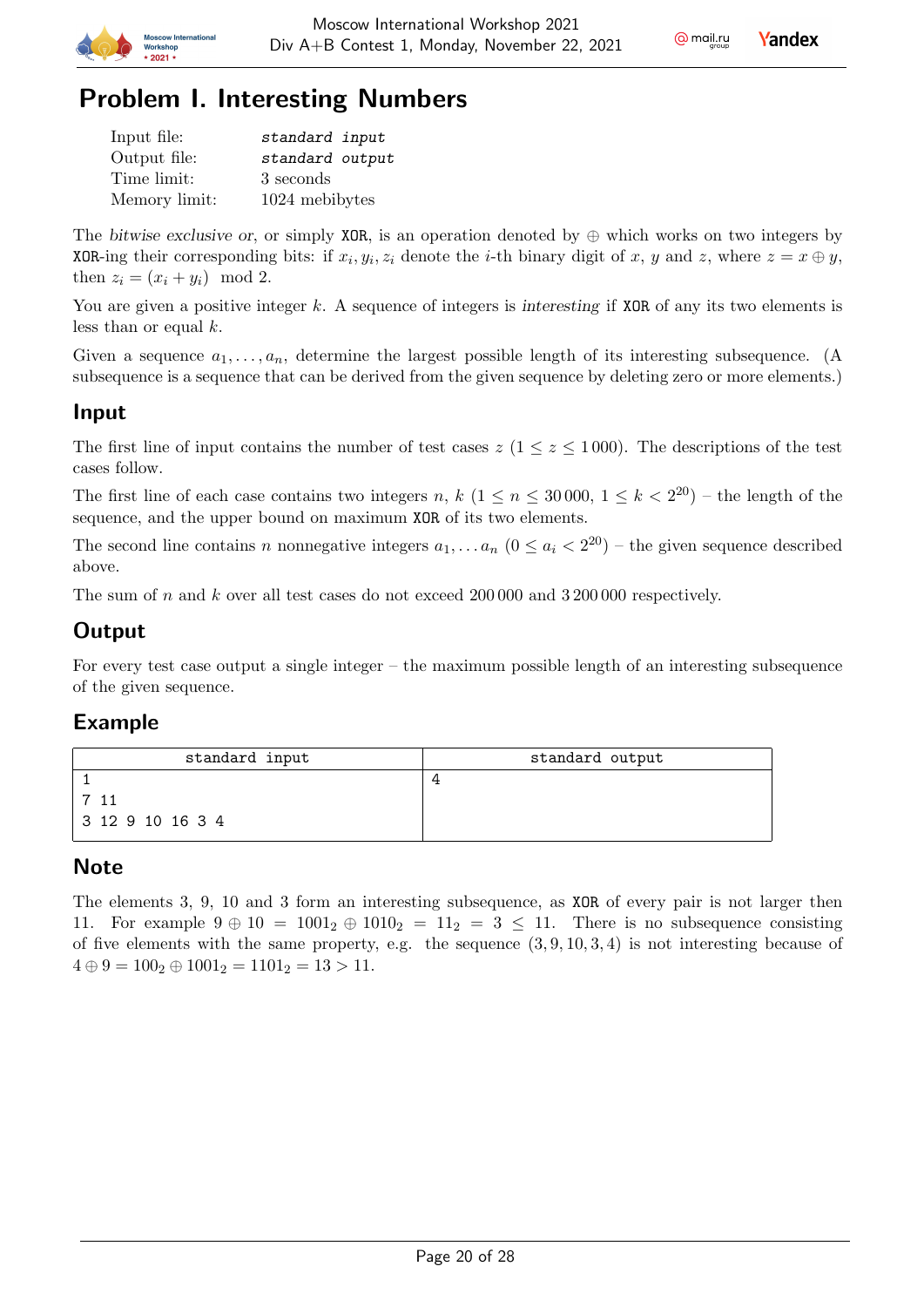

# Problem J. Jungle Trail

| Input file:   | standard input  |
|---------------|-----------------|
| Output file:  | standard output |
| Time limit:   | 3 seconds       |
| Memory limit: | 1024 mebibytes  |

In the mobile game "Jungle Trail", you are given a rectangular  $n \times m$  board divided into  $n \cdot m$  squares. Each square is either empty, blocked (impassable) or contains a den of snakes, either poisonous or benign (not poisonous). If a square contains a den of snakes, then either all the snakes on a given field are poisonous, or all are benign.

The game allows you to tap any column or any row of the board. If you tap a column, all poisonous snakes in this column are turned to benign, and vice versa. Similarly, if you tap any row, all snakes in the row change their state. You can tap each row/column only once. If a den is in a tapped row as well as in a tapped column, its state returns to the original one.

After performing all those operations, you must find a trail through the jungle: a path which starts at the top left corner, in every move goes either one square down or one to the right, ends at the bottom right corner and never passes through a den of poisonous snakes or a blocked field.

#### Input

The first line of input contains the number of test cases  $z (1 \le z \le 500)$ . The descriptions of the test cases follow.

The first line contains two integers *n* and  $m (2 \le n, m \le 2000)$ .

Each of the following *n* lines contains *m* characters .,  $\#$ ,  $\theta$  (capital o) and  $\theta$  (at sign), meaning an empty square, blocked square, den of benign snakes and den of poisonous snakes, respectively. You may assume that the top left corner and the bottom right corner are not blocked.

Neither the sum of  $n$  values over all test cases nor the sum of all  $m$  values exceed 15000.

# **Output**

For every test case output the solution in the following format:

The first line should contain TAK if a jungle trail is possible or NIE if it isn't.

If the answer is TAK, in the next three lines output:

- A sequence of *n* characters  $T$  or  $N$ , the *i*-th character being  $T$  if the *i*-th row should be tapped,  $N$  if not;  $\Delta$  - A sequence of m characters T or N, determining in the same way whether the columns should be tapped; - A sequence of  $n + m - 2$  characters P or D denoting the trail: P means a move right, D means a move down.

#### Example

| standard input | standard output |
|----------------|-----------------|
|                | TAK             |
| 45             | NTNN            |
| $\dots$ #      | NNTNT           |
| <b>@@D@@</b>   | <b>DPPDDPP</b>  |
| ##@#0          |                 |
| $\ldots 0.0$   |                 |
|                |                 |

#### **Note**

After tapping the rows and columns described on the output, the board is in the following state:

..#..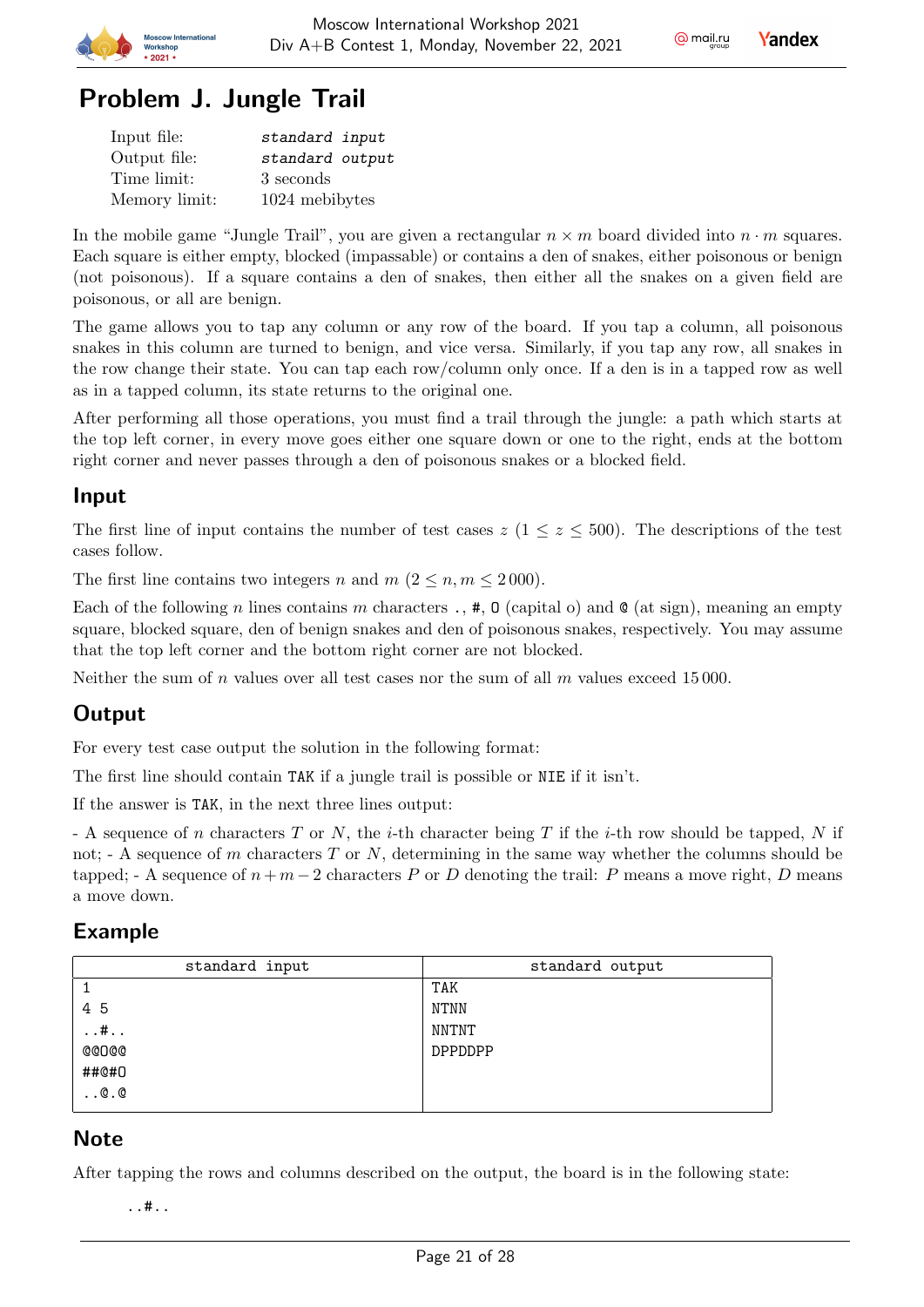$Q$  mail.ru

Yandex

OOOO@ ##O#@ ..O.O

Now the given path goes only through . and O squares.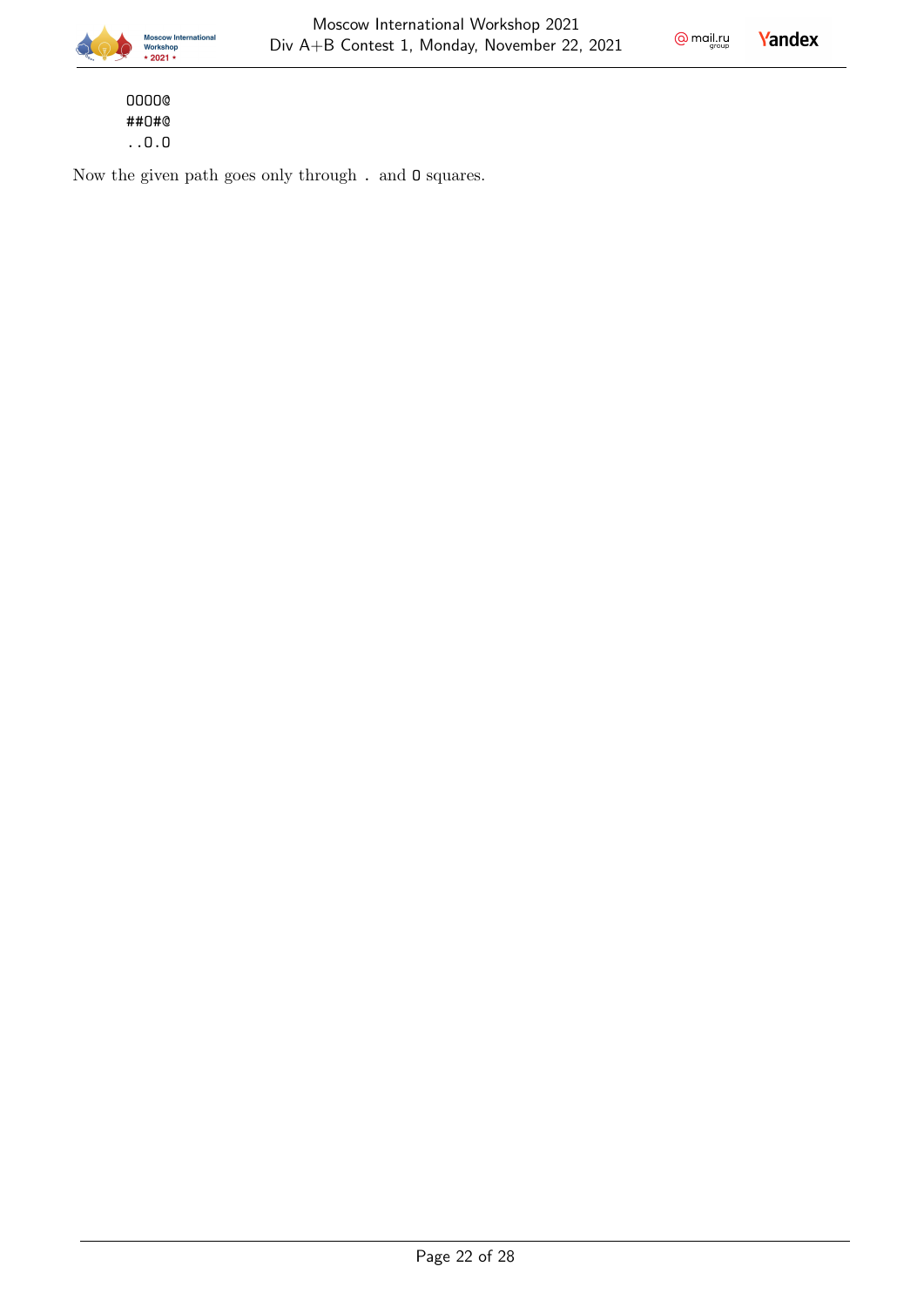





# Problem K. Kitten and Roomba

| Input file:   | standard input  |
|---------------|-----------------|
| Output file:  | standard output |
| Time limit:   | 15 seconds      |
| Memory limit: | 1024 mebibytes  |

A little kitten of Bitus, Kapitan, does love sleeping! Sadly, the average quality of Kapitan's sleep has decreased significantly after its owner decided to buy Roomba – a robot vacuum cleaner. It seems the kitten is scared of Roomba as... well, it is fairly scared.

Bitus's house consists of *n* rooms connected by  $n - 1$  two-way corridors in such a way that it is possible to reach any room from any other one. Bitus noticed that whenever Roomba enters a room with Kapitan inside, the kitten awakes instantly and runs away to one of the neighbouring rooms, where it returns back to dreaming about playing with mice. Frightened Kapitan escapes the room blindly, so if there exists more than one room directly connected to the current one, then every neighbouring room is equally likely to chosen by Kapitan (in particular, it can escape to the room from which Roomba has just came from).

During one particularly long night shift at work, Bitus' opened the Roomba app and observed that during today's cleaning it visited rooms  $a_1, \ldots, a_m$  (in this order). A room can appear more than once in this sequence, but every two neighbouring rooms must be directly connected to each other. Bitus also remembers that initially the kitten had been sleeping in the room c. Moreover, it must hold that  $a_1 \neq c$ because observant Kapitan would never ever sleep in one room with Roomba!

Now Bitus wonders what is the *expected value* of the number of times Roomba has woken Kapitan during the cleaning session. Please help Bitus to find the answer so he can finally return back to work.

#### Input

The first line of input contains the number of test cases  $z$  ( $1 \le z \le 6000$ ). The descriptions of the test cases follow.

The first line of a test case contains two integers n,  $c$  ( $2 \le n \le 1000000$ ,  $1 \le c \le n$ ), the number of rooms in Bitus's house and the identifier of the room where Kapitan sleeps initially.

The following  $n-1$  describe corridors. Each of them contains two integers  $u_i, v_i$  ( $1 \leq u_i, v_i \leq n$ ,  $u_i \neq v_i$ ) signifying that the rooms  $u_i$  and  $v_i$  are connected. You can assume that you can reach every room from any other.

The next line contains the number of rooms  $m(1 \le m \le 5000000)$  visited by Roomba during the cleaning session.

The last line of the test case contains a sequence of m integers  $a_i$  (1  $\le a_i \le n$ ) – the rooms visited (in this order) by Roomba. Every two subsequent rooms are connected with a corridor; moreover, assume that  $a_1 \neq c$ .

The sum of values of  $n + m$  over all test cases does not exceed 12000000.

# **Output**

For every test case print one real number  $e$  – the expected number of times Roomba entered a room with Kapitan inside. Your answer will be considered correct if its absolute or relative error does not exceed  $10^{-5}$ . Namely, if your answer is a, and the correct value is b, then your answer will be accepted if  $\frac{|a-b|}{\max(1,b)} \leq 10^{-5}$ .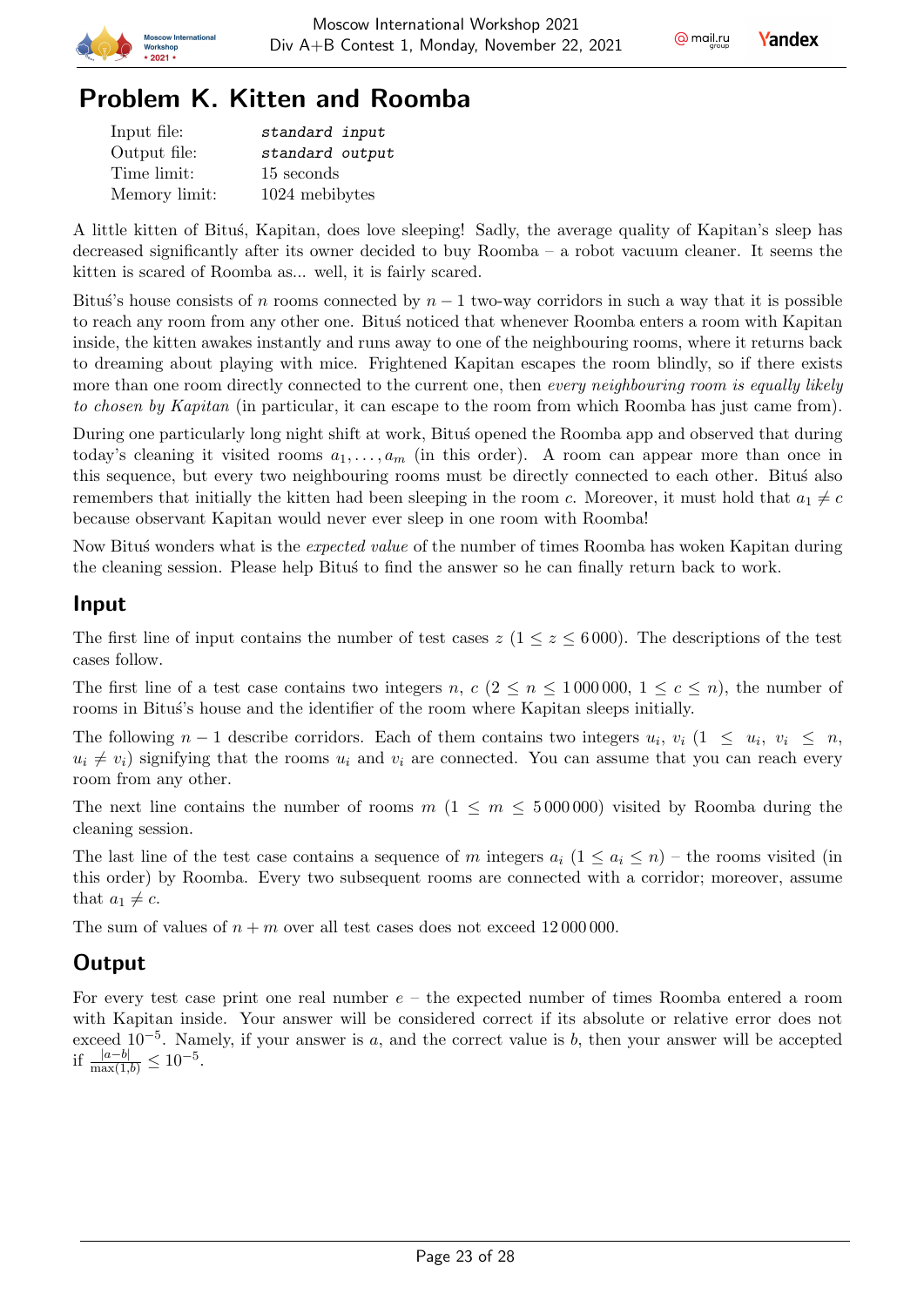



# Example

| standard input | standard output  |
|----------------|------------------|
|                | 1.66666666666667 |
| 4 2            |                  |
| $1\quad2$      |                  |
| 2 <sub>3</sub> |                  |
| 4 2            |                  |
| 4              |                  |
| 1 2 3 2        |                  |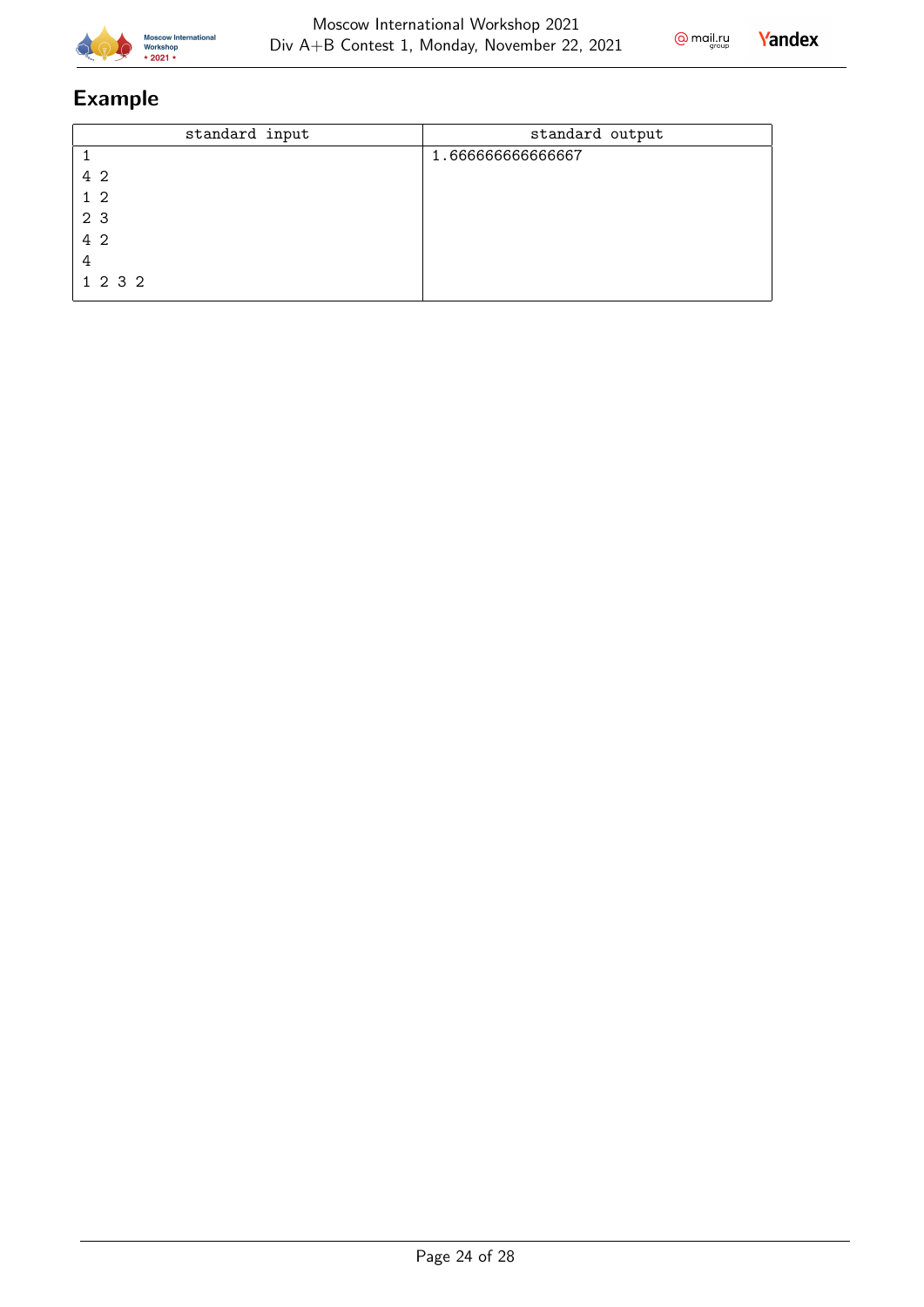



# Problem L. Lemurs

| Input file:   | standard input  |
|---------------|-----------------|
| Output file:  | standard output |
| Time limit:   | 4 seconds       |
| Memory limit: | 1024 mebibytes  |

Bajtazar has been sent on a mission to the jungle. He is going to study the behaviour of newly discovered species – taxicab lemurs.

The jungle has a rectangular shape with dimensions  $n \times m$ . Taxicab lemurs are already known to be group animals. Furthermore, each group of lemurs inhabits only one cell of the jungle, i.e. a single cell with coordinates  $(x, y)$ , where  $1 \le x \le n$  and  $1 \le y \le m$ . But the most fascinating aspect of their behaviour lies in their foraging area: if some group of lemurs inhabits a cell with coordinates  $(x, y)$ , then their foraging area is bounded by a ball with radius  $k$  in the taxicab metric. In other words, the foraging area of this group of lemurs is the set of cells with coordinates  $(x', y')$  satisfying  $|x - x'| + |y - y'| \leq k$ and  $1 \leq x' \leq n, 1 \leq y' \leq m$ . The constant k is universal for all taxicab lemurs.

The last taxicab lemur's researcher has disappeared under unknown circumstances and the only thing he left behind was an  $n$  by  $m$  map with some cells marked as taxicab lemurs' foraging area (the circumstances of this event are still unclear; the latest theory suggests that the newly discovered species of lemurs may not be herbivorous after all...). Slightly disturbed by that story, Bajtazar is currently wondering if this map is reliable. Therefore he would like to check if there exists such a set of groups of taxicab lemurs, that their foraging area would match precisely the cells marked on the map.

Help Bajtazar and find the answer to his bugging question. He will certainly be grateful till his very last days!

#### Input

The first line of input contains the number of test cases  $z (1 \le z \le 4000)$ . The descriptions of the test cases follow.

The first line of each test case consists of numbers  $n, m, k$  ( $1 \leq n, m, k \leq 1000$ ) with meaning as described in the task statement.

The next  $n$  lines describe the map. If, according to the map, the taxicab lemurs forage on a cell with coordinates  $(i, i)$ , then in the *i*-th line on *j*-th position will be a character x, otherwise this character will be a dot.

The sum  $n + m + k$  over all the test cases does not exceed 100 000.

# **Output**

For each test case print a single line. If the answer to Bajtazar's question is yes, print TAK, otherwise print NIE.

# Example

| standard input           | standard output |
|--------------------------|-----------------|
| $\overline{2}$           | TAK             |
| 3 3 1                    | NIE             |
| $_{\rm xX}$              |                 |
| XXX                      |                 |
| XX.                      |                 |
| 3 4 1                    |                 |
| $\boldsymbol{\ldots}$ XX |                 |
| X.XX                     |                 |
| $x \cdot x$              |                 |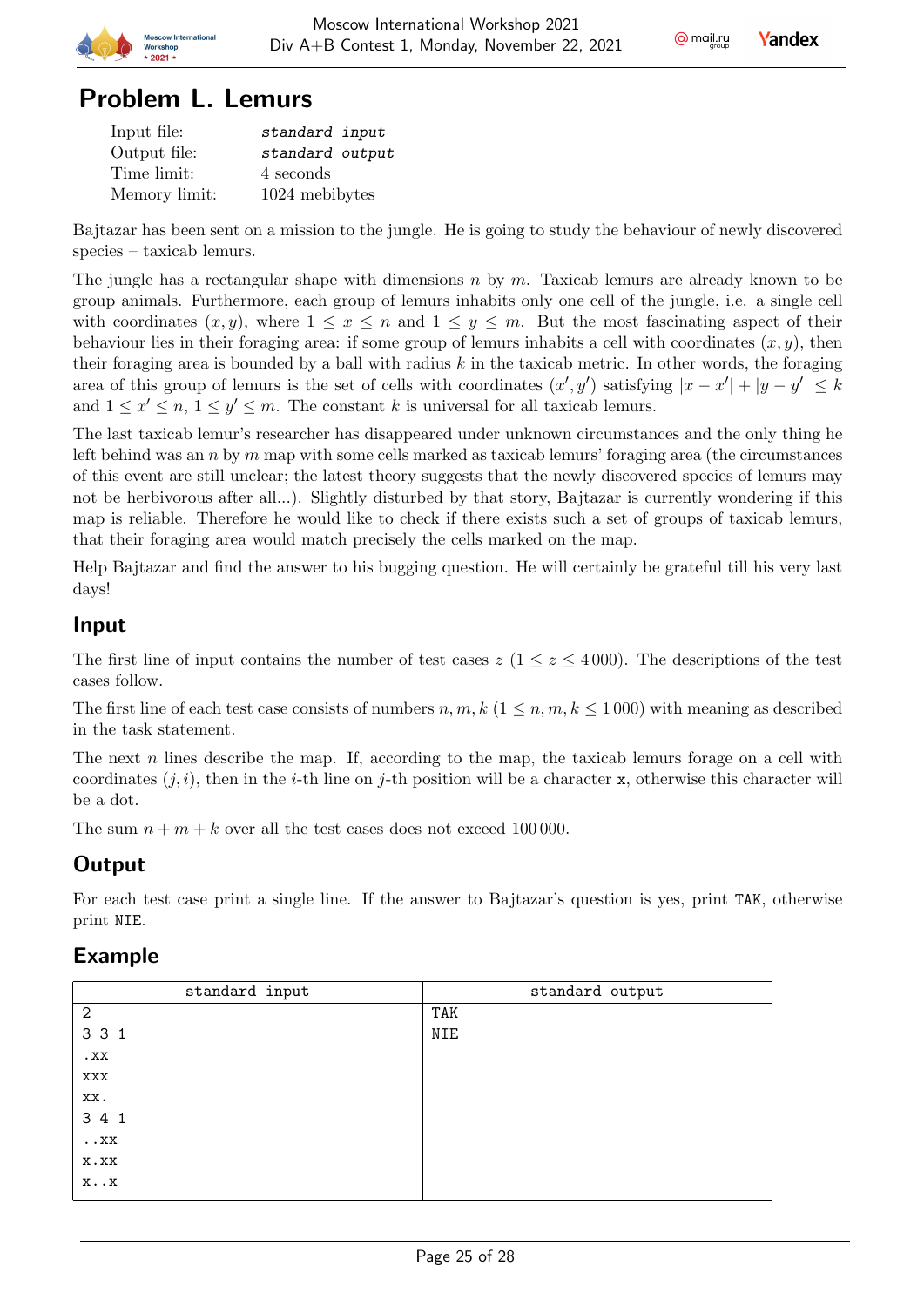

# **Note**

In the first test case, the marked foraging area is generated by a set of 3 groups of lemurs inhabiting cells with coordinates  $(1, 3), (2, 2)$  and  $(3, 1)$ .

In the second test case, there does not exists such a set of groups of lemurs that would generate the foraging area described by the map.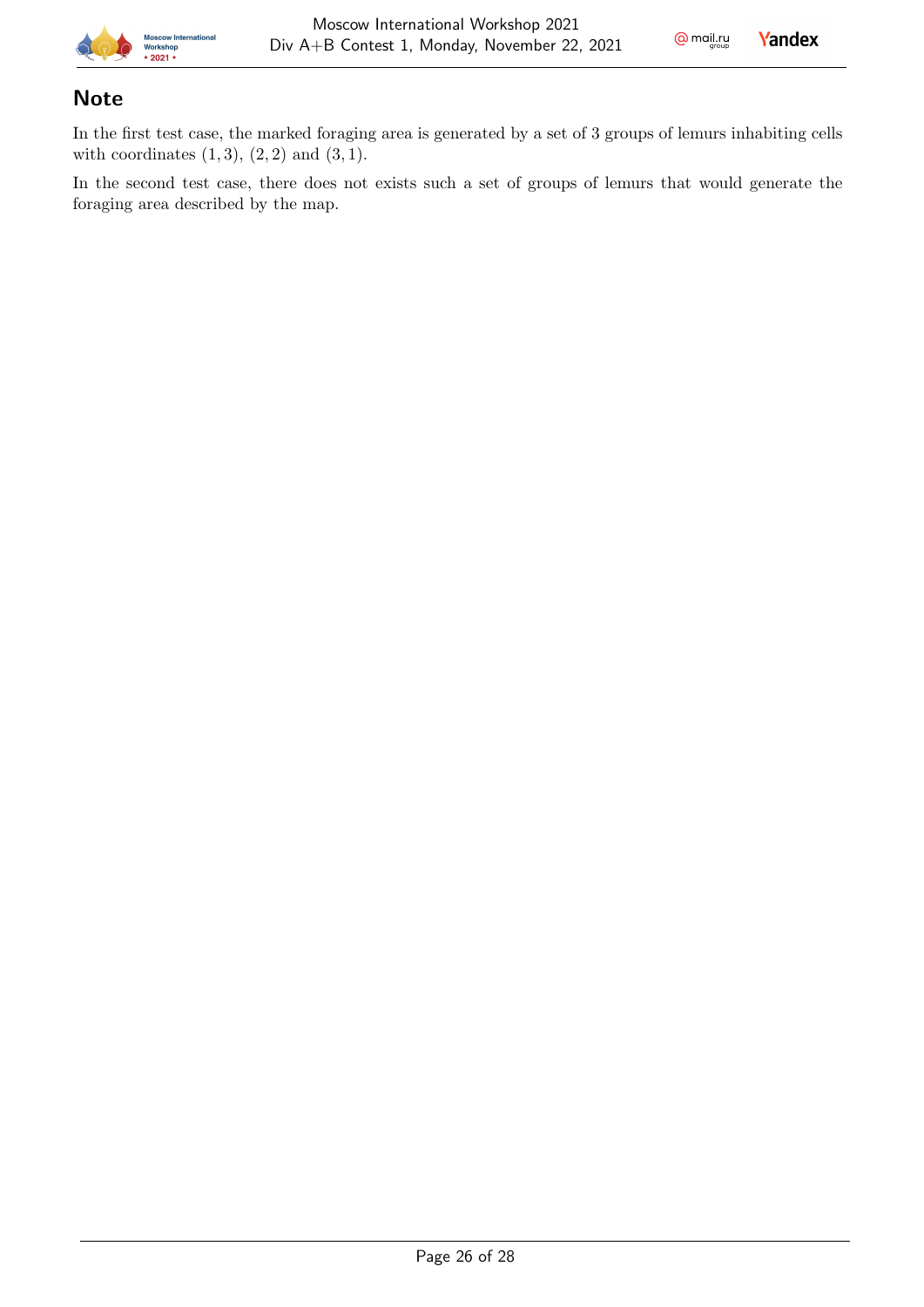



# Problem M. Median

| Input file:   | standard input  |
|---------------|-----------------|
| Output file:  | standard output |
| Time limit:   | 5 seconds       |
| Memory limit: | 1024 mebibytes  |

Yaawn... you really shouldn't have played on ByteStation till 3 AM. You begin to slowly drift away, immersed by the monotone voice of your algorithms professor...

Wait. What happened? It seems that you fell asleep during online classes, and slept through the entire afternoon, night, and the next morning. But that means... the exam! Barely catching your breath, you bust into the classroom precisely when the professor is beginning to explain the problem statement.

The task at the exam is to compute the median of a sequence, defined as the middle element in the sorted order (if the length of the sequence is even, the median is the smaller out of the two middle values). You're supposed to write down the pseudocode of a solution, and then simulate it on an example sequence provided by the professor.

Reaching into the depths of your memory, you seem to recall something like that appearing during the lecture. Some sort of a magic algorithm... magic threes? Yaawn, the memory itself makes you sleepy again. You somehow split the sequence into parts, solve them recursively, and then combine...?

Based on the bits and pieces that you remembered, you came up with the following algorithm:

```
function magicThrees(sequence)
```

```
if the length of the sequence is no more than 2 then
  return the smallest value in sequence
otherwise
 part_1, part_2, part_3 = splitIntoThreeParts(sequence)
 median_i = magicThrees(part_i) dla i = 1, 2, 3
  return the median of [median_1, median_2, median_3]
```
where splitIntoThreeParts divides the sequence into three connected fragments, with lengths as close to each other as possible. Concretely, the fragments will have lengths  $[s, s, s]$ ,  $[s + 1, s, s]$  or  $[s$ + 1, s + 1, s], depending on the length of the original sequence. For example, the sequence [8, 2, 6, 6, 3, 5, 7, 1] will be divided into [8, 2, 6], [6, 3, 5] and [7, 1].

After leaving the exam, you realized that your algorithm is not so magical after all, as it doesn't always work. Maybe, at least, it has worked on the example sequence from the exam... Unfortunately, your memory of that sequence is as fuzzy as the one of the algorithm itself: while you do remember almost all elements of the sequence from the exam, you're not sure about a few of the values. However, you do remember the overall bounds on all values appearing in the sequence: all elements were supposed to lie in a (closed) interval  $[0, m-1]$ .

Calculate the number of ways to choose the values you don't know, in such a way that magicThrees executed on the resulting sequence returns the correct median (as defined above). As the answer may be very large, it's enough if you find its remainder modulo  $10^9 + 7$ .

#### Input

The first line of input contains the number of test cases  $z$ . The descriptions of the test cases follow.

The first line of a test case contains two integers n, m  $(n \geq 1, 1 \leq m \leq 10^9)$ , denoting the length of the test sequence and the bound on the values of its elements.

The second line contains the test sequence, described as *n* integers from the range  $[-1, m - 1]$ , where elements with unknown values are denoted by  $-1$ .

If we denote the number of unknown values by  $q$ , then every test case belongs to one of the following